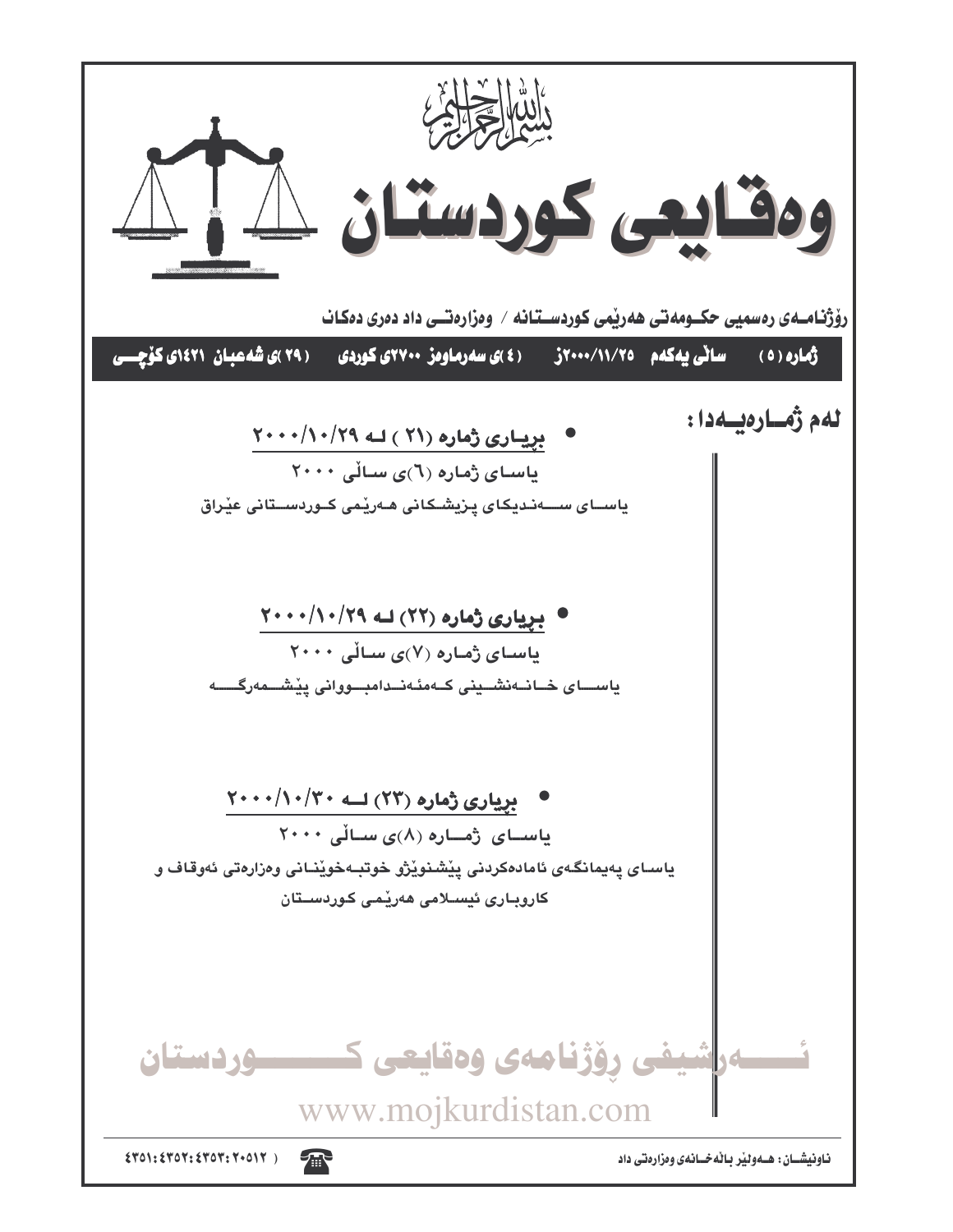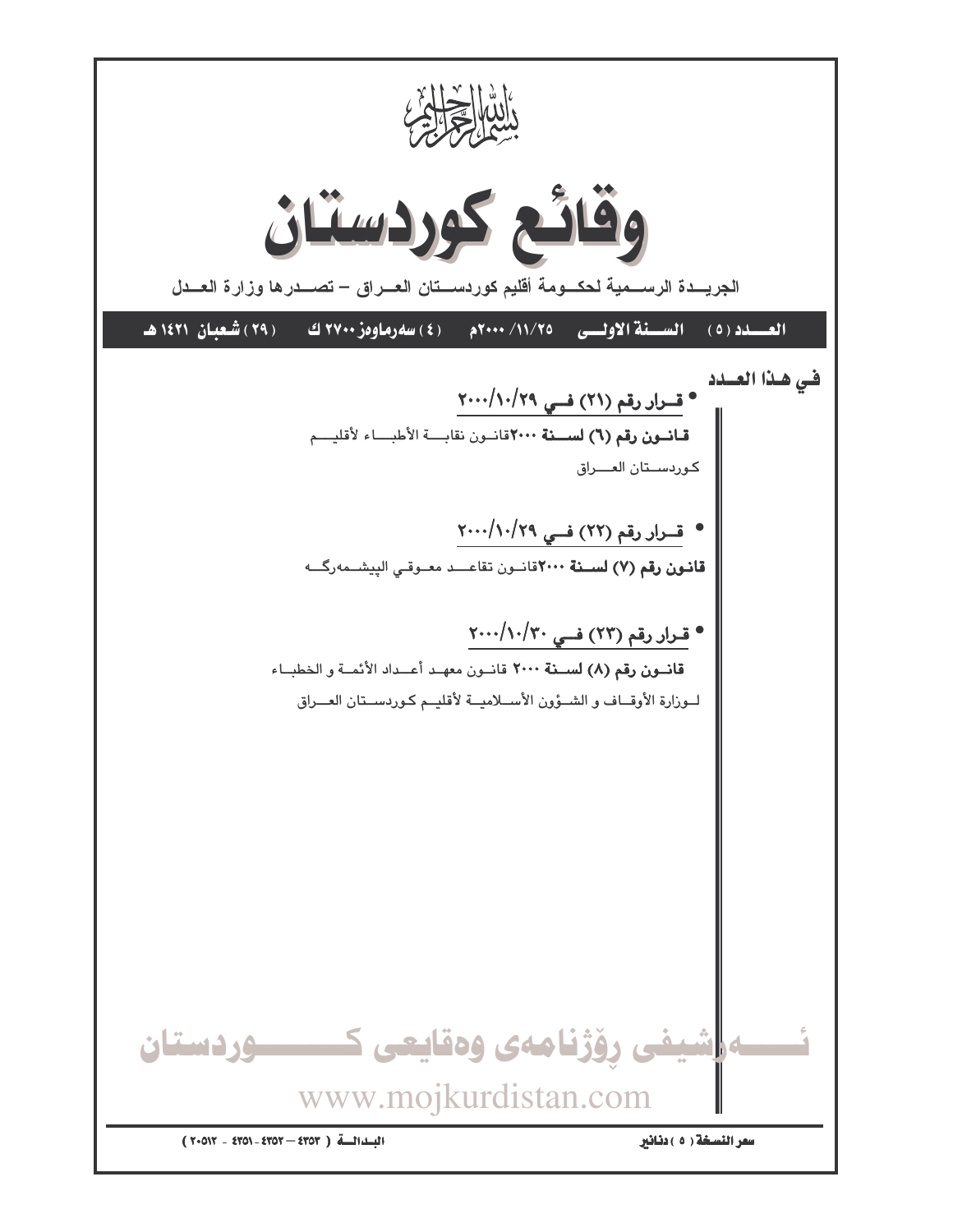# به ناوي خواي گهوردو ميهردبان

ىە ناوي گەنەوە نَّه نجومُهني نيشتمانيي كوردستاني عيْراق ژمارەى بريسار: ٢١ میژووی بریسار: ۲۰۰۰/۱۰/۲۶

((بريسار))

یـشت بـهو یاسـاکارییهی کـه ئەنجومـەنى نیـشتمانیی کوردسـتانی عیْـراق لـه دانیـشتنی ژماره(۱۱)ی رۆژی (۱۸/۱/۱۸)یدا ئەنجامی داوەو ، بەييْىحوكمى برگە (۱)ی ماددەی (٥٦) لە یاسـای ژمـاره (۱)ی هـهموار کـراوی سـالّی (۱۹۹۲) و ، بـهییّی ئـهو دهسـهلأتهش کـه برگـه (۲)ی مـاددەي دووەمـى ياسـاي ژمـارە (١٠)ى سـاڵى (١٩٩٧) يێمـانى داوە ، بريـارى دەرھێنـانى ئـﻪم باسابهی خوارهوهمان دا:

# باسای ژماره ( ۲ )ی سانی ( ۲۰۰۰) یاسای سەندیکای یزیشکانی ھەریمی کوردستانی عیراق

ماددەي يەكەم :

مەبەست لەم ووشانەي خوارەوە ماناكانى تەنيشتيانە :

ھەرێم : مەبەست ھەرێمى كوردستانى عێراقە ٠

سەندىكا : سەندىكاي پزيشكانى ھەرپمى كوردستانى عێراق .

ئەنجومەن : ئەنجومەنى سەندىكا .

نەقىب : نەقىبى يزيشكانى كوردستان .

پزیشك : هەر ئەندامێك لە سەندىيكادا بروانامەيەكى لە پزیشكى يان هاوتاكەي ھەبێت و لە بەكالۆرپۆس كەمتر نـﻪبێت و لـﻪ زانکۆيـﻪك يـان پـﻪپمانگايـﻪك وەرگرتبـێ كـﻪ لـﻪ لايـﻪن ئـﻪنجومـﻪنى فێركردنـى بـالآ لـﻪ ھـﻪرێمى کوردستان دانی پێداهێنرابیٚو و پیشهکهی خۆی دهست دابێتیٚ له پـهکێك لـهو پـسیۆرپیه پزیـشکیپانهی کـه لهم ياسايهدا بريارى لهسهر دراوه.

کارکردن له پیشهکهدا : بریتییه له کارکردن لـه بـواری پـسیۆری،یه پزیـشکییهکان لـه پـهکێك لـه بوارهکـانی لێػۆڵێنـﻪوەو ئـﻪو نەخـشەسازیىيەى كـﻪ مەبەسـتى پزيـشكاييان ھەيـﻪو ، پێـشكەش كردنـى پـرس و را لـﻪ باریانهوهو سهریهرشتی کردنیو کارکردن له کارو فرمانی پزیشکیدا کـه ئهنجومـهنی سـهندیکا دهسنیـشانی دەكات .

وەزيـــر : وەزيرى تەندروستىو كاروبارى كۆمەلأيەتييە .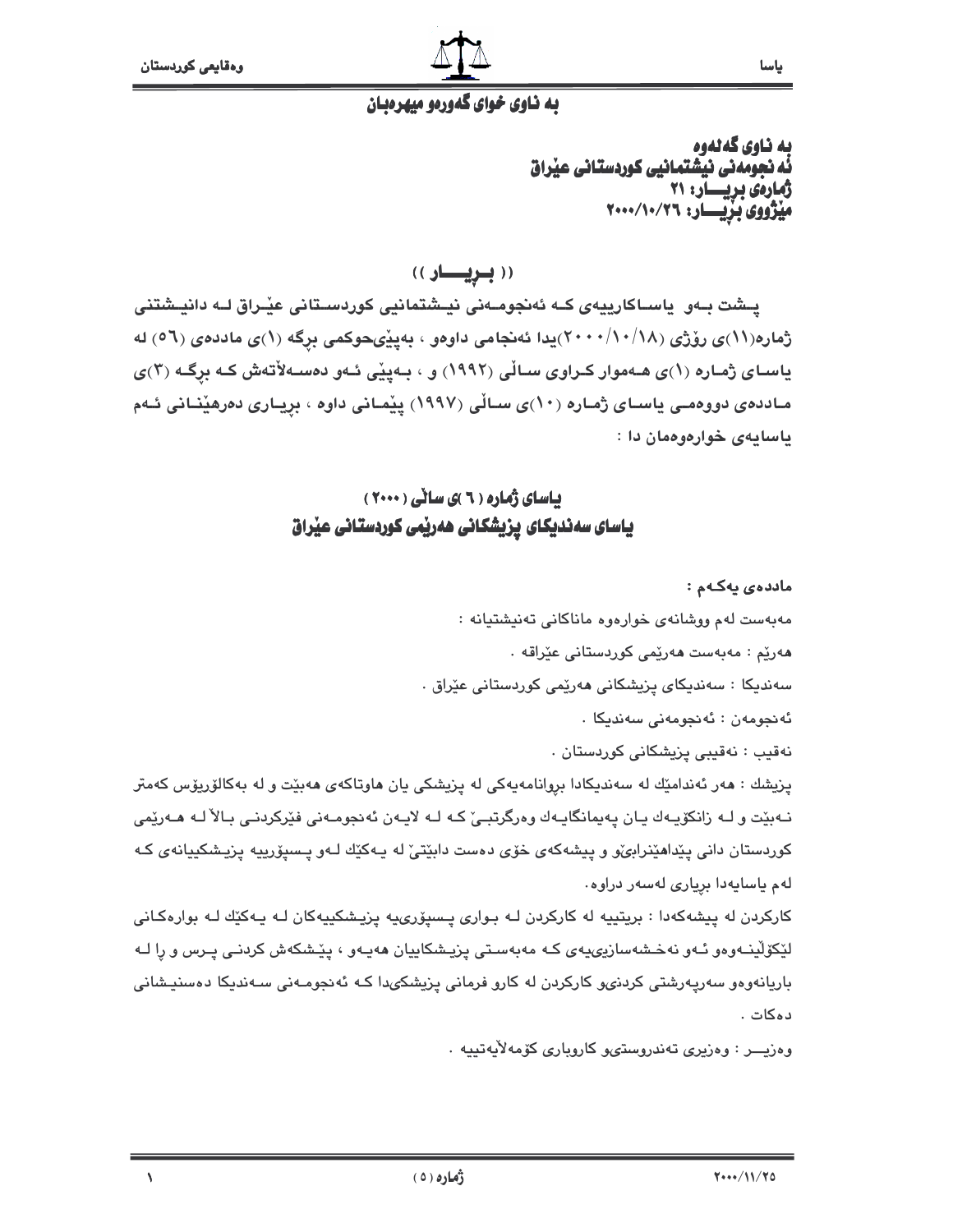# بەشى بەكەم دامەزراندن و ئـاما نجەكان

#### ماددە*ى* دووەم :

بەيێى ئەم ياساپە سەندىكايەك دادەمەزرىّ بەناوى سـەندىكاي پزيـشكانى ھـەرێمى كوردسىتانى عێـراق و خاوهنی کهسایهتییهکی مهعنهوییه و بارهگاکـهی لـه هـهولێری یابتـهختی هـهرێم دهبیٚـو بـۆی ههیـه لـق لـه يارێزگاکانی هەرێم بکاتەوە ٠

#### ماددەي سێپەم :

سەندىكا بە مەبەستى جىبەجى كردنى ئەم ئامانجانە كاردەكات .

- ۱. وەستانی پزیشکان لەگەلٚ گەلى کوردستان و پشتگیریی کردنی حکومەتی مەرێم و پێرۆی دیموکراتىـو يتەوكردن و بەرەو چاكتربردنى فيدرالييەت .
	- ۲. بەرگریی کردن لە مافی پیشەیی رەوای پزیشکان لە ھەرێمدا.
	- ۰۳ رێکخستنی بەشداربوونی پزیشکان لە ژیانی کۆمەلأيەتىدا .
- ٤. سەريەرشتى كردنـى ييـشەيى لـه بـارەي يزيـشكان و دەسـت دانـه ييـشەيان لـه عيـادەي تايبـەتى و نەخۆشخانە ئەھليەكان ، تاكو كارى چەوتى وا نەكرىٰ كە لەگەلْ پېرۆزيى پېشەكە نەگونجىٰ .
- <sup>0</sup>. چەسپاندنى مەرجەكانى كردنـەوەي عيـادەي تايبـەتىھ نەھێشتنى ئـەو بارانـەي كـە مەرجـەكانيان لِّ نابەتە دى .
	- ٦. وەدەست ھێنانى دەرفەتى كاركردن بۆ يزيشكانى دانيشتووى ھەرێم .
- ۷. ريکخستني پەيوندىيەکانى پزيشکان لەگەل دەزگاکانى دەولەت و دەزگا چکومەتىھو ناچکومەتىيـەکان
- ۸. هاریکاری کردن لهگەلٌ سـهندیکا و کۆمەڵەی پیشەیی دیکـه لـه هـهریّم دا و لـه دەروەیـدا ، لەوانـەی ئامانجەكانيان لەگەلٚ ئامانجى سەندېكادا دەگونجێن ٠
	- ۹. بەھێزکردنی پەيوەندى لەگەلٌ پزیشکە کوردەکان و دۆستانی گەلی کورد لە دەرەوەی ھەرێم دا.
- ۱۰. بەرزكردنەوەي ئاستى پيشەيى و زانستى و رۆشنبىرىي ئەندامانى بۆ پێشخستنى پيشەكە و پاراسـتنى
- ۱۱. رای خـۆی لەسـەر ئـەو پـرۆژەی ياسـاو پێرەوانـەوە دەربـېری کـه پەيوەنـدی بـه پيـشەی پزيـشكی و رێػەوتننامە تەندروستىيەكانەوە ھەيە .
	- ١٢. ھەولٌ بدا كە ئاسوردەيى ژيانى ئەندامەكانى لەكاتى نەخۆشى ر يېرىر زەبورنيدا دەسەبەر بكا ٠
		- ۱۳. رِیّساکانی دهستدانه پیشهکه ریك بخات و موراقهبهی جیّبهجیّکردنیان بکات .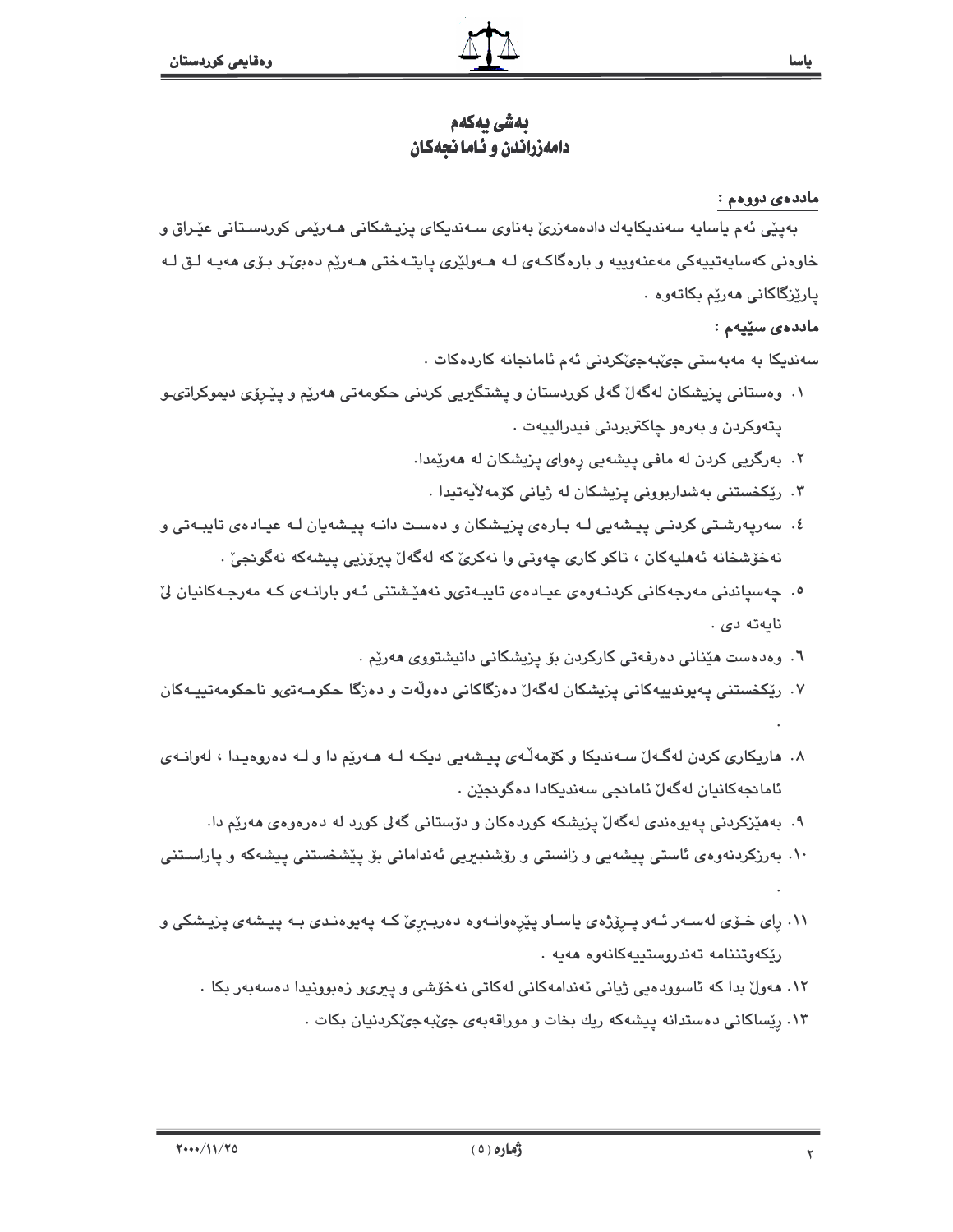# بەشى دووەم چـوونه نـاو سهنديكـاو ئهنداميْتى

#### ماددەى چوارەم :

دەبى ئەندام ئەم مەرجانەي لى بيته دى :

- له هاوولاتيپاني کوردستاني عێراق بيّ ياخود لێي دابنيشيّ .  $\cdot$ 
	- ٢. به تاوانێکی ناسیاسی یا کهتنێکی ئابروویهر سزا نهدرابیّ.
- ۴. بروانامەيەكى ھەبىِّكە لە بەكالۆريۆس يا ھاوتاي لە يزيشكى دا كەمتر نەبىِّ .

ماددەي پێنجتەم :

- ۰۱ چوونه ناو سەندىكا بە داواكارىيەكى نووسراو دەبى،ّو پێشكەش بە نەقىب يا سەرۆكى لـق لــە پارێزگـا دەكرىڭو بەلگەنامە پێويستەكانى يێوە دەلكێنرىّ .
- ۲. داواکاریی چوونه نـاو سـهندکا ، لـهماوه (۳۰) رۆژلـه مێـژووی تۆمـارکردنی لـه سـهندیکا ، دهخرێتـه بهردهم ئهنجومهن و ئهنجومهنيش پێويسته لـهو ماوهيـهدا بيبرێتـهوه و ئهگـهر ئـهو ماوهيـه رهت بـوو و پهکلانهکراپهوه ئهو داواکاره بهوهرگیراو له سهندیکا دادهنری .
- ۳. ئەنجومەن بۆی ھەيە بە بريارێکی ھۆ دەرخەر داواکاریی چوونە ناو سەندیکا رەت بکاتـەوە و خـاوەن داواکهش بۆی هەیە لەلای دادگای تەمپیزی هەرپمی کوردستانی عیّراق له ماوەی (۳۰) رۆژ له میّژووی ییّ راگهپاندنیهوه تانووت لهو بریاره بدات و بریاری دادگاش بنبره .

#### ماددەي شەشەم :

- ۰۱ \_ پزیشك له هەرێمی كوردستاندا تا نەچێتە نـاو سـەندیكا بروانامـەی تۆمـاركردن و مۆڵـەتی دەسـتدانه ييشەي وەرنەگرىٰ بۆي نييە دەست بداتە ييشەكەي .
- ۲. ئەو پزیشکە کوردانەي لە دەرەوەي ھـەرێمن بۆيـان ھەپـە بێنــە نـاو سـەندىكا بـەو مەرجـەي ھـەموو مەرجێکی یاساییان لیٌ بێته دی و ئەنجومەنی سـەندیکا بـۆی ھەیـە داواکـەیان قـەبوولٌ بکـات یـا رِەوتـی بكاتەوە .

### ماددەى خەرتەم :

۰۱ نوی کردنهوهی مۆلّەتی دەستدانه پیشه له ماوەی مانگی کانوونی دووەمـی هــهموو سـالێکدا ئــهنجام دهدریؒ و ئەگەر ھەر ئەندامێك لەو ماوەپەدا دواكەوت بە بیؒ عوزری رەوای وا كە ئەنجومەن قەناعەتی يیؒ بيّ ، له دهست دانه پيشهکهي قهدهغـه دههکريّ و و مۆڵـهتي کـارکردني پـيّ نادريّتـهوه تـاکو دووقـات ئابوونەي نوێ كردنەوەي نەدات.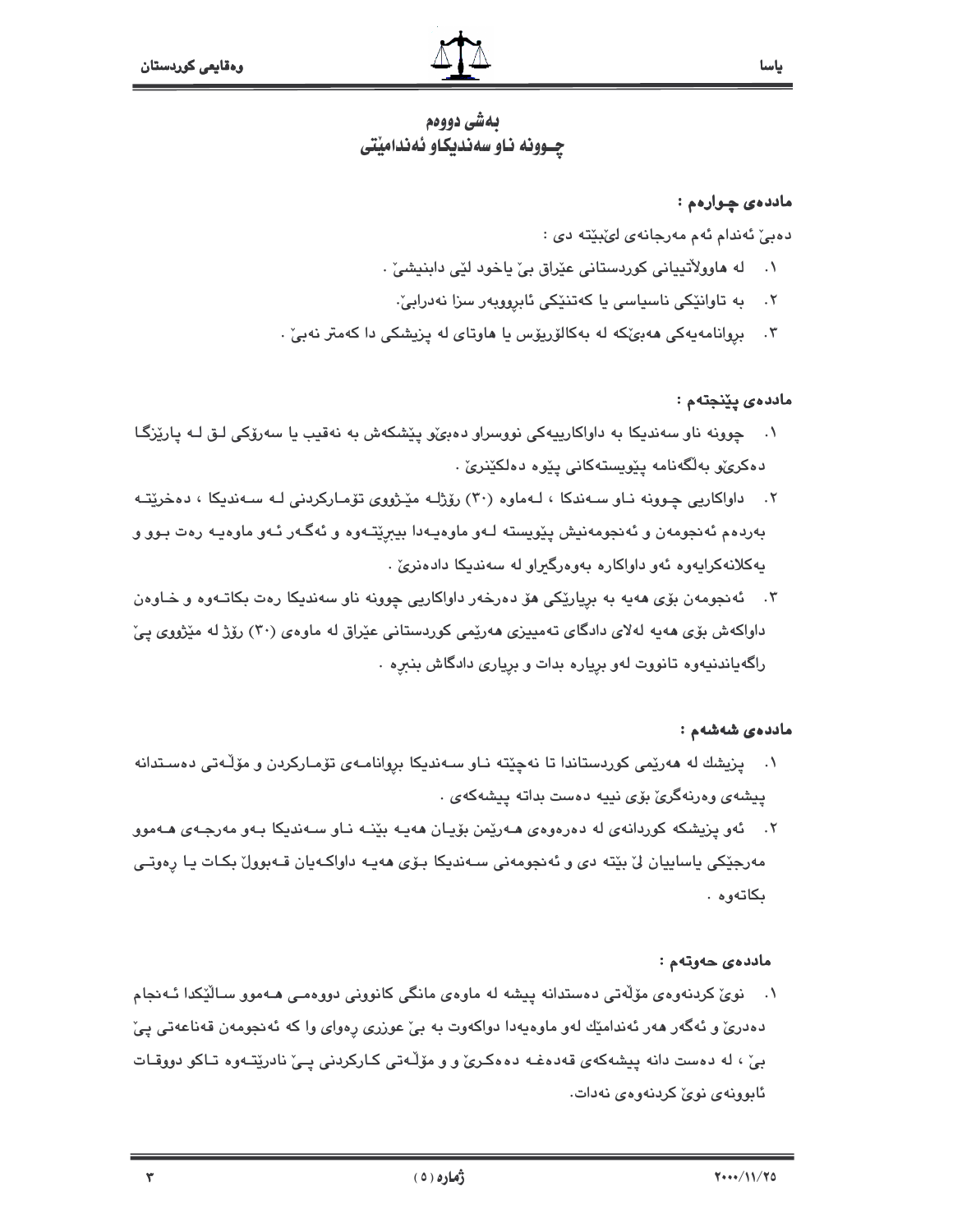#### ياسا

- ئەگەر ئەندام لـﻪ نـﻮێ كردنـﻪﻭﻩﻱ ﻣﯚﻟﻪﺗﻪﻛـﻪﻱ ﺑـﯚ ﺩﻭﻭ ﺳـﺎﻟّﻰ ﭘـﻪﻙ ﻟـﻪ ﺩﻭﺍﻱ ﭘـﻪﻙ ﺩﻭﺍ ﻛـﻪﻭﺕ ﻭ ﻫـﻴـﭽ  $\cdot$   $\mathsf{r}$ عوزريکي رهواي نهبوو ، ئهوا نـاوي لـه تۆمـاري سـهنديکا دهکوژيندريتـهوهو مـاوه نـادريّ دهسـت بداتـه پيشهکهي و ، ئهگـهر ويستي دوويـاره نـاوي تۆمـار بکرێتـهوه دهبـێ ئابوونـهي چـوونه نـاو سـهنديکا و ئابوونەي نويٌ كردنەوەي مۆلّەتى دەست دانە پيشەكەي دووقات بدات .
- ۳. ئەگەر ئەندامىؒ، مەرجىؒ لە مەرجەكانى چوونە ناو سەندىكاى لە دەست دا ئەوە مـافى ئەندامىيەكـەى له دەست دەدا و به بريارێكى ئەنجومەن پيشەكەي لىّ قەدەغـە دەكـرىّ ، بـەلأم بـۆى ھەيـە لـە بـەردەم دادگای پێداچوونهوهی ههرێمدا، له ماوهی (۳۰) رۆژدا که له رۆژی ئاگادارکردنیپهوه دهست پێدهکا تانه له بريارهکه بدات ، برياري دادگاش چېبيّ ههر ئهوهيه و دهبردريّتهوه .

#### ماددەى ھەشتەم :

نابيّ ئەندام ياپەي نەقيبى و ئەم يايانەي خوارەوە يێكەوە كۆبكاتەوە:

- ۰۱ سەرۆكايەتى پەرلەمان
- وهزیر یان بریکاری وهزیر له وهزارهتهکانی ههریمدا .  $\cdot$   $\mathsf{r}$
- ۳. پهرێوهبهری گشتی له وهزارهتی تهندروستی و کاروباری کۆمهلاّیهتیدا.
	- ٤. بەريوەبەرى كۆميانيايەكى بازرگانى .

#### ماددەي نۆيەم :

- ۰۱ د دمستدانه پیشه تهنها بۆ ئەو كەسانەيە كە ئەندامى سەندىكان و ھەموو ھەل و مـەرجێكيان بـە يێـى ئهم ياسايه لى ٌديّته دى .
- ۲. پێویسته فهرمانگـه رەسمـی و نیمـچه رەسمىيـهکان و دام و دەزگاکـانی دیکـهی هـهرێم وێنهیـهك لـه فەرمانى دامەزراندنى ئيش پىڭكردنى ئەو پزيشكەي كە ئەندامە بنێرىٰ بۆ سەندىكا .

#### ماددەي دەيەم :

- ۰۱ نابئ پزیشکی مۆلّەتدارو پتر له عیادەپەك لە ھەرێمدا بكاتەوە ٠
- ۲. نابیؒ پزیشك عینوانی پسیۆرییەك لەھەر لقێك لە لقەكانی پزیشكی ھەلگریؒ تەنیا دوای وەرگرتنی ئـەو لەقەبەي دەبىؒ بە رێگاپەكى ئوئسوولى لە لاپەنێكى تاپبەتمەند و تۆماركردنى لە سەندېكادا .
- ۳. \_ یزیشکی سهر به دهولّهت و ههموو کهرتهکانی دیکه بۆی ههیه دهست بداته پیشهکهی لـه دهرهوهی کاتی دەوامی رەسمی دا بە يێی ئەو ھەلو ومەرجەی کە سەندىکا بۆيانی ديارکردووە ٠
- ٤. حوكمــهكاني رێككهوتننامــه و گرێبهنــدهكان بــۆ ئەندامــه كوردهكــان و بيانيــهكان و ئەوانــهى لــه پارێزگاکانی دیکهی عێراق دێن پێویسته رهچاو بکرێن ، له کاتێك دا گـهر رێپـان پێبـدریٚ دهست بدهنـه ييشەكە .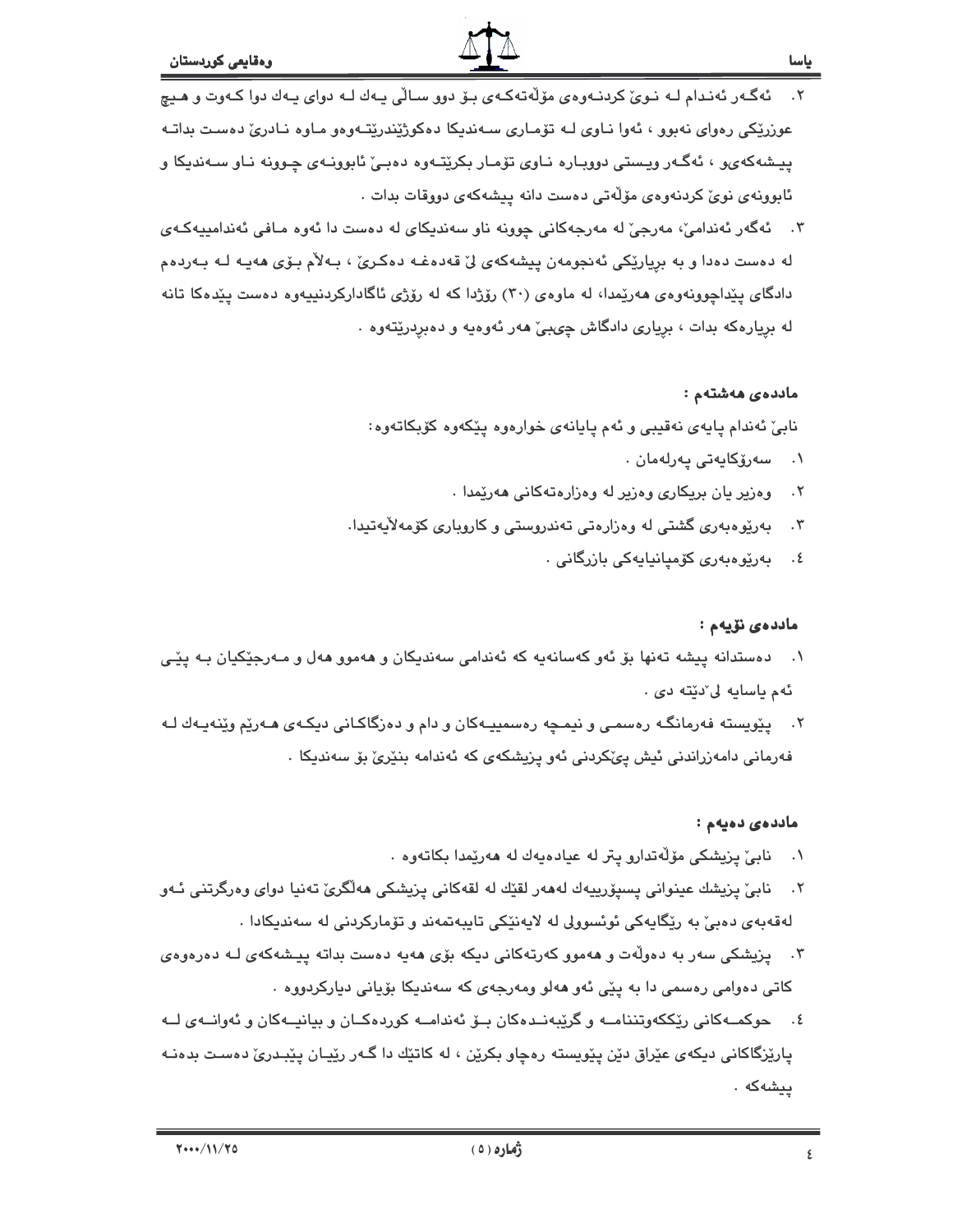### ماددەي يازدەم :

يهکهم : سهنديکا له مانهی خوارهوه پێك دیّ :

- ۰۱ دهسته*ی*گشتی .
- ۰۲ ئەنجومەنى سەندىكا .
	- ۰۳ لیژنهی بهرزهفت .
- ٤. دەستەي لقەكانى پارێزگاكان .

دووهم :

- ۰. دهستهی گشتی له ههموو ئهندامان پان ئهو نوێنهرانهی کـه ئـهرکی سهرشـانی خۆپـان بـه پێـی ئـهم پاسايه جيٽبهجي کردووه پٽك ديّ و بهرزترين دهستهلاته له سهنديکا و ههرسـيٰ سـالٰ جارێـك کـه لـه مێژووي هەڵبژاردنەكەوە دەست يېّ دەكا لە ھەڧتەي يەكەمى مانگى ئادار كۆبوونەوەيەكى ئاسايى لـە بارهگای خۆی دەبەستى،و ئەمەش بـە بريـاری ئەنجومـەنى سـەندېكا و بانگهێشتى نـەقىب دەبـى بـۆ ھەلّىژاردىنى نـﻪقيب وھەشـت ئەنـدامى ئەصـلى و دوو ئەنـدامى يـﻪدەگ بـۆ يركردنـﻪوەي ئەنداميـﻪتى ئەنجومەن و لیژنەي بەرزەفت كردن و نیسابیش بـه ئامـادەبوونى دوو سـێیەكى ئەنـدامانى دەسـتەي گشتي يا نوێنهراني تهواو دهبێت و کاتێك که نيساب تهواو نهبوو ، ئهوا ههڵبژاردن دواي يازده رۆژ لـه کۆپوونەوەي پەکەم دەکرئ لە کات و شوێنى ديـارى کـراودا و لـەو کاتـەدا بـە ئامـادەبوونى سـێپەکى ئەندامان يا نوێنەران نيساب تەواو دەبى، به يێچەوانەش ئەنجومەنەكە بە بەردەوام بـوو دادەنـرى لـه کارەکەی بۆ دەررەيەكى دېكە ٠
- ۰۲ باریکدا که ئهندامانی دهستهی گشتی له (۵۰۰) ئهندام پتر بوون ، ئـهوا ههلبژاردنهکـه لـه ریکـهـی نوێنەرانەوە دەبى،و رێژەي نواندنيان لە لايەن ئەنجومەنى سەندىكا يـان ئـەوەي جێـى دەگرێتـەوە بـە ئەندامانى ئەنجومەنى سەندىكاوە دەسنىشان دەكرىؒ .

### ماددە*ى د*واردەم :

- ۰۱ دەستەي گشتى كۆبوونەوەيەكى ئاسايى بۆ ئەم مەبەستانە ساز دەكات .
	- اً . هەڵبژاردنی نەقیب و ئەنجومەنی سەندیکا لە ژێر چاودێری دادگادا .
		- ب. يەسندكردنى بودجەي سەندېكا .
- ج. ئیقرارکردن و ههموارکردنی ییّرۆی ناوخۆو سەیرکردنی ئەو ییّشنیازانەی کە بۆ ھـەموارکردنی یاسـای سەندىكا يێشكەش كراوە ٠
- ۰۱ ئەنجومەنى سەندىكا ، سالانە ، بـە ھاوبەشىي لەگـەلّ ئەنجومەنـەكانى لقەكانـدا كۆبوونەوەيـەك بـۆ ئـەم مەيەستانەي خوارەوە سازدەدا :
	- أ. ئيقراركردنى بودجەي سالأنەو حسابكاريى كۆتايى .
	- ب. وتوێژکردن و ئیقرارکردنی رایۆرتی سالانهو کاروباری سهندیکا .
- ج. سەيركردنى ئەو پێشنيازانەي كە بۆ ھەمواركردنى ياساي سەندىكا و پێرۆي ناوخۆ پێشكەش كراون .

# ماددەي سيازدەم :

- ۱. دەشىنبانگهێشتى دەستەي گشتى بۆ كۆبورنەرەپەكى نائاسايى بكرىّ لەم دوربارەدا:
	- أ. به بريارێکی هۆداری زۆريەی ئەندامانی ئەنجومەن .
- ب. به داواکارییهکی نووسراوی هۆدار ، لهلایەن سێیەکی ئەندامانی دەستەی گشتىيەوە يێشکەش بـه ئەنجومەن بكرى،ّو ئەنجومەنيش دەبىّ بانگهێشت دەربكات و وادەي كۆبوونەوە لە ماوەي (١٥) رۆژ لـە مێژووی گەپشتنی داوکاری،پەکەدا دەسنپشان بکات ٠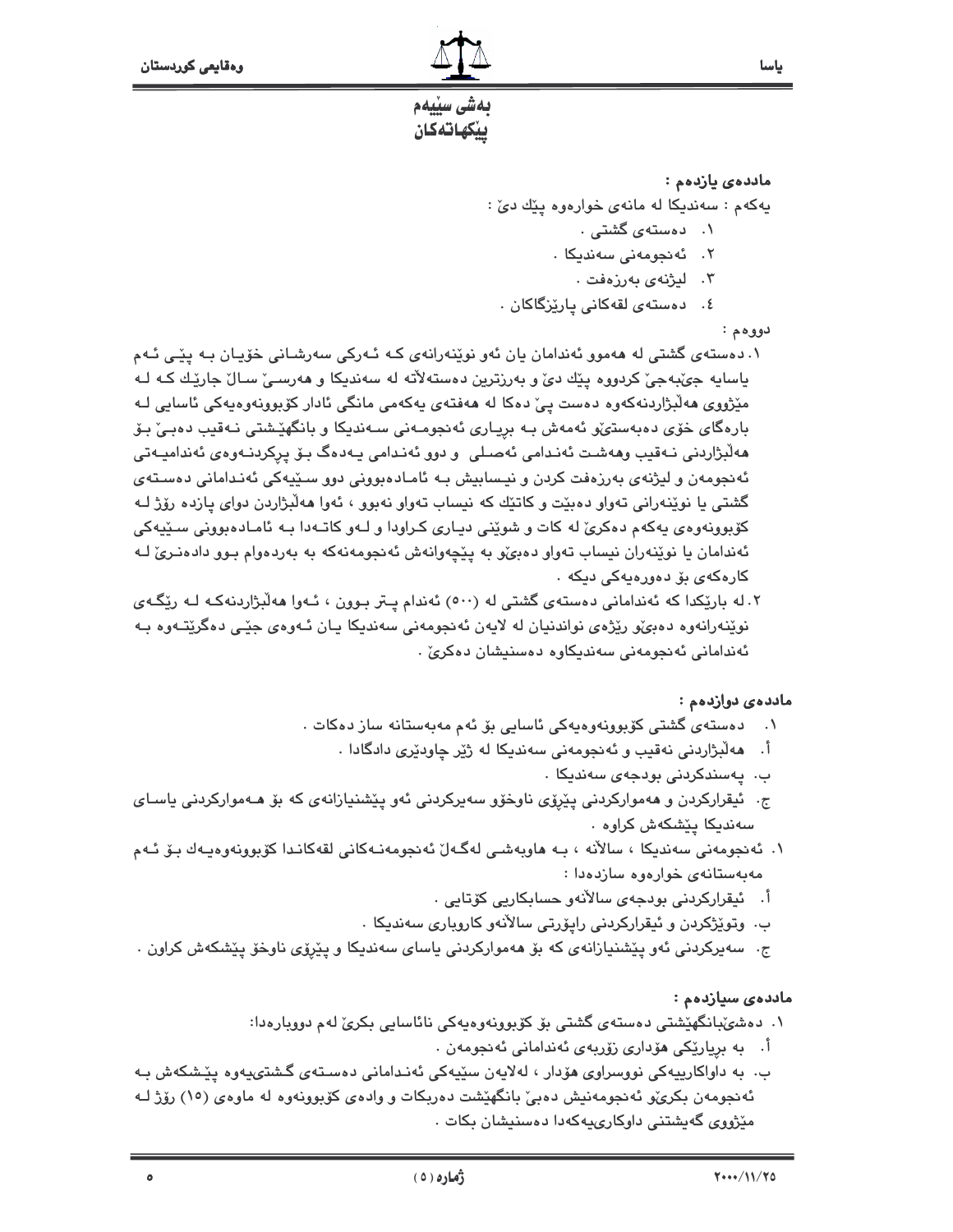۲. نابی له کوبوونهوه نائاسایهکانی دهستهی گشتی ، جگه لـهو کارویـارهی لـه خـشتهی کـاردا هـاتووه و کۆبوونەوەو بۆ کراوە باسى شتى تر بکرێت .

#### ماددەى چواردەيەم :

- ۱. ئەو ئەندامەي كە لە رێگەي بەرزەفت كردنەوە دەست دانە پیشەكەي لى قەدەغە كراوە ناشى بەشداريى له کۆبوونەوەکانى دەستەي گشتىدا بكات .
- ۲. بریارهکان له کۆبوونهوهکانی دهستهی گشتی به زۆربهی دنگهکان دهدرێن و ئهگهر وهکو یهك دهرچوون ، ئەوا ئەو لايەنە يەسەند دەكرىّ كە نەقيب دەنگى لەگەلّ داوە .

#### ماددەى يازدەم :

بەرێوەبردنى كاروبارى سەندىكا ، ئەنجومەنێك دەيگرێتە ئەستۆ كە پێك دێ لە : پهکهم : نهقیب و مەرجە ماوەپەك دەستى دابێته کارەکەی کە لە (١٢) سالٌ کەمتر نەبیؒ .

دووهم : هەشت ئەندام و دوو ئەندامى يەدەگ لەوانەي ماوەي دەستدانە ييشەكەيان لە (٨) سالٌ كەمتر نەبىٌ

#### ماددەي شازدەم :

- پەكەم : ئەنجومەن بە دەنگدانى نھێنى لەناو ئەندامەكانىدا جێگـرى نـەقىب و سـكرتێرێك و خەزنـەدارێك لـە پەكەمىن كۆبورنەوەي دواي ھەلىژاردنەكە ھەلدەبىژێرىۆو دەسىتەلأتى ھـەر پـەكێك لەوانـە لــە پێـرەوي ناخۆي سەندىكا دەسنىشان دەكرىٰ.
- دوەوم : ئەنجومەن دانيشتنە ئاساپيەكانى ھەر مانگە جارێك بە لانى كەمەوە دەبەستىٚو دەشىبىٚ دانيشتنى نائاسايى لەسەر بانگهێشتى نەقىب ياخود لەسەر داواى سێپەكى ئەندامانى ساز بكات ٠
- سێپهم : نهقيب بۆی نيپه پتر له دوو دهورهی ههلابژاردنی يهك له دوای يهك لـه يايهكـهی خـوّی بمێنێتـهوه ، بەلأم بۆي ھەيە دواي تێپەربوونى دەورەپەكى ھەلْبژاردن خۆي بۆ ياپەي نەقيب بيالێوێ .

### ماددەى خەقدەم :

- پەكەم : نيسابى كۆبوونەكانى ئەنجومەن بە ئامادەبوونى زۆربەي ئەندامانى تەواو دەبێت و بريارەكانى بە زۆرىنەي دەنگى ئامادە بووان دەردەچن و كاتێك كە دەنگەكان بەرامبەر بوون ئەو لايەنە يەسەند دهکريّ که نهقيب دهنگي لهگهلّ داوه .
- دووهم : ئەگەر شوێنى نەقيب بەھەر ھۆيەكەوە بىّ چۆل بوو ، ئـەوا جێگرەكـەي ، جێـى دەگرێتـەوە ، ئهگەر ماتوو شوێنی جێگر چۆڵ بوو ، ئەوا سکرتێر جێی دەگرێتـەوە ، ئەمـەش بـۆ ئـەو ماوەيـە دهېئ که له دهورهکه دهمێنئ` .
- سێڀەم : ئەگـەر پـەكێك لـە پايـەكانى ئەنجومـەن بەھـەر ھۆپـەك بـىٚ چـۆلْ بـوو ، ئـەوا ئەنـدامێك لـە نێـو ئەندامەكانى تر بە رێگەي دەنگدانى نهێنى ئەو شىوێنە يىر دەكاتـەرە و شىوێنى ئـەوەي دوايـيش پهکێك له ئەندامە پەدەگەكان پرى دەكاتەوە كە دەنگى زۆرترە ٠
- چوارەم : ئەگەر پايەي زۆربەي ئەندامانى ئەنجومەن ( جگە لە سەرۆكەكانى ھۆبەكان ) چۆل بوو ، ئـەوا دهېيّ ئەنجومەن دەستەي گشتى بانگ بكات بۆ كۆبوونـەوە و ھەلّبـژاردنى ئـەو كەسـانەي پريـان دهکهنهوه له ماوهی دوو مـانگ و ، بـه هـهمان ئـهو ريکايـهی لـهم ياسـايهدا روون کراوهتـهوه ، ئهمهش بۆ ئەو ماوەيە دەبى' كە لە دەورەكە ماوە ٠

#### ماددەي ھەژدەم :

ئەو ئەندامەي ئەنجومەن يان پەكێك لە ليژنەكانى ئەگەر لە سى دانيشتنى يەك لە دواي پەكدا ئامادەنـەبوو ، باخود له پێنج دانیشتنی جیاجیا له ماوهی سالێکدا به بیّ عوزرێکی رهوا به وازهێنهر له کارهکهی دادهنریّ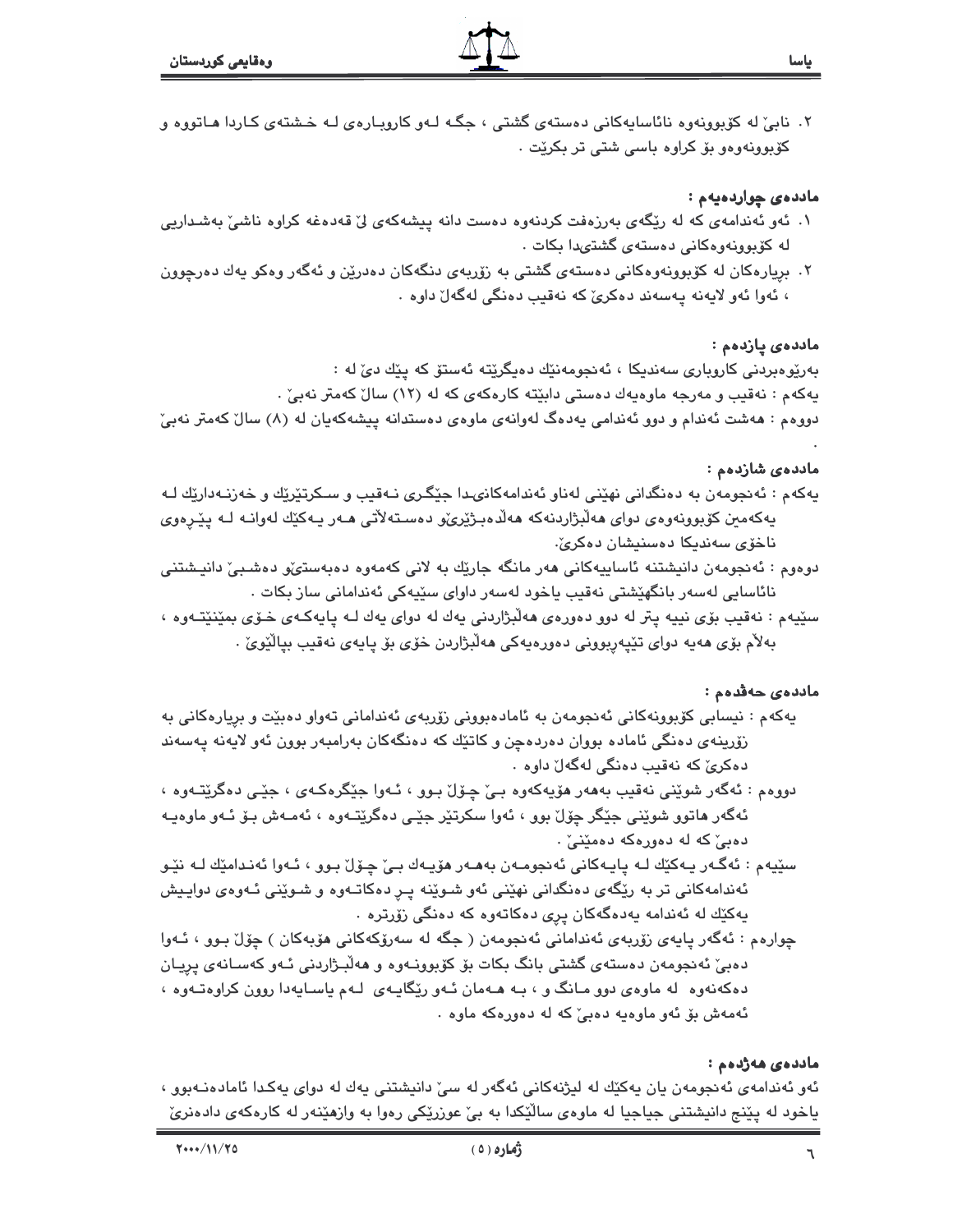| ماد <i>د</i> ە <i>ى</i> ئۆزدەم :                                                                     |
|------------------------------------------------------------------------------------------------------|
| ئەنجومەنى سەندىكا ئەم كارانەى خوارەوە دەگرێتەوە ئەستۆ:                                               |
| يەكەم                                                                                                |
| ۰۱ کارکردن له پێناوی هێنانهدی ئامانجهکانی سهندیکا ۰                                                  |
| ۲. چوونه ناو سەندیکا  و قەدەغەکردنیان لە دەستدانە پیشە .                                             |
| ۳. بەرێوەبردنى كاروبارى سەندىكا  و جێبەجێكردنى نەخشەو بەرنامەكانى  .                                 |
| ٤. بانگهێشت کردنی دهستهی گشتی بۆ کۆبوونهوه  و جێبهجێ کردنی برِیارهکانی .                             |
| ۰. سەريەرشتى كردنى لقەكان و دابين كردنى رێكو پێكى چالاكپيەكانى ٠                                     |
| ٦. ئامادەكردنى بودجەى سالآنەو بەرێوەبردنى دارايى سەنديكا   .                                         |
| ۰۷ کردنهوهی لقی نوێی سهندیکا .                                                                       |
| ۰۸ سەرپەرشتى رێکخستنى دەست دانە پیشەى پزیشکى لە عیادە تايبەتییەکاندا .                               |
| ۹. پێشکەش کردنی پێشنیار لە بارەی ھەموارکردنی یاسای سەندیکا                                           |
| ۱۰. دەسنىشان كردنى ئەوكەسەى نوێنەراپەتى سەندىكا  دەكات لـە لىژنـەرەسمى و نـا رەسمىەكانـدا ،          |
| ئەگەر ماتوو نەقىب نوێنەراپەتى نەكرد ٠                                                                |
| ۱۱. ناردنی ئەو كێشەو شكايەتانەی كە دێن ، بۆ بەردەم ليژنە تايبەتمەندەكان .                            |
| ۱۲.  بهشداری کردن له پێشکهش کردنی پێشنیار له بارهی یاساکاری و پلان و بهرنامهی تهندروسـتی لـه         |
| ھەرێمدا .                                                                                            |
| ۱۳. پێکەوەنانى لیژنەی لاوەکی بۆ بەدىھێنانى ئامانجەکانى ئەم ياسايە ٠                                  |
| ۱۶.  بریاردان لهسهر به مولّك كردنی مـالٌ و خانووبـهرهو وهرگرتنــی بهخـشش و مینحـهو هــهل و مــهرجی   |
| قهرز پێدان و قهبوولٌ کردنی یارمهتی دارایی له چوار چێوهی مهبهستهکانی سهندیکا دا .                     |
| ١٥. خۆ ئامادەكردن بۆ ھەلبژاردنەكان .                                                                 |
| ۱٦. پێدانی مۆلّەتى دەستدانە پيشە .                                                                   |
| ۱۷. برپاردانێکی بنبرِ له بارهی وازهێنانی نهقیب یان ههر یـهکێك  ئهنـدامانی ئهنجومـهن یـان لیژنــهکانی |
| سەندىكا  يان ھاوشێوەكانيان بە مەرجێك لە يەكەم كۆبوونەوە دا بخرێنە بەردەم دەستەي گشتى .               |
| ۱۸. دامەزراندن و بەرێوەبردنى يانەكانى سەندىكا  بە پێى ياساى كۆمەڵەكان .                              |
| ۱۹. قبول کردنی بەخشش بە رەزامەندیی لایەنە رەسمیەکان .                                                |
| دووهم : پێدانی هەندێك لە دەستەلأتەكانی بە نەقیب یان سەرۆكەكانی لقەكانی سەندیكا   .                   |
| ماددەي بيست :                                                                                        |
| جگه لهوهي که ئهنجومهني سـهنديکا دهسـتهلأتي کـاري تايبـهتي بـه نـهقيب دهدات ، نـهقيب ئـهم کارانـهي    |
| خوارەوەش دەكات :                                                                                     |
| يەكەم :                                                                                              |
| ۰۱ نوێنەراپەتى سەندىكا  لە بەردەم ھەموو لايەنێكدا دەكات .                                            |
| ۰۲ جىّبەجىّكردنى  بريارەكانى ئەنجومەنى سەندىكا   .                                                   |
| ۳. بانگهێشت کردنی دەسـتەی گىشتى بـۆ کۆبوونـەوە  ، ئەمـەش لـە سـەربريارى ئەنجومـەن سـەنديكا           |

- .یکا رېرپارى ٩و, وبوود دردىي دەبێت .
	- ٤. سەرۆكايەتى كردنى كۆبورنەوەي دەستەي گشتى و ئەنجومەنى سەندىكا .
	- ٥. ئیمزا کردنی به لّگهنامهی له بانك دانان و خهرج کردنی پارهی سهندیکا ٠
- ٦. ئامادەكردنى بودجەي سالآنەو راپۆرتى كۆتايى بىۆ ژمێركـاريى دوايـى و راپـۆرتى سـالآنە كـە بـارەي چالاکی سەندیکا و پێشکەش کردنی بە ئەنجومەن سەندیکا لە وادەی دیاری کراویدا .
- ۷. دامەزراندنی کارمەندان لە سەندىكا بە پێی میلاکی پەسـەندکراو لـه لايـەن ئەنجومـەنی سـەندىكا و پیادهکردنی ئهوهی پهیوهندیی ههیه به کاروباری خزمهت و بهرزهفت کردنیان .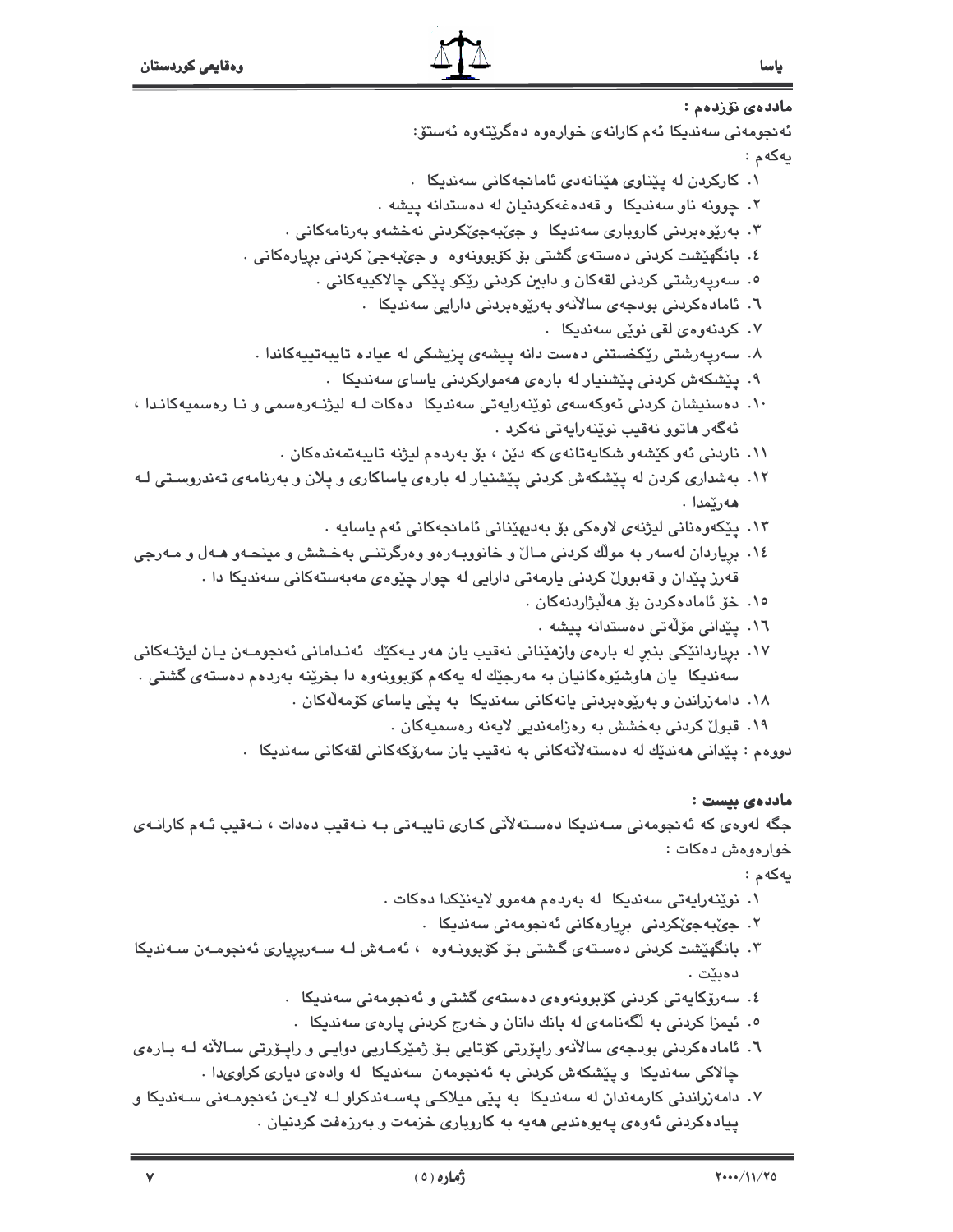دووهم : نەقيب بۆي ھەيە ھەندێك لە دەستەلاتەكانى خۆي بىدات بـە جێگرەكـەي يـان پـەكێك لـە ئەنـدامانى ئەنجومەنى سەندىكا .

#### ماددهى بيست و يەكەم :

- ۰. لەمەر يارێزگايەك لقێكى سەندىكا دەكرێتەوە بە يێى يێرۆى ناوخۆ ٠
- ۲. سەرۆكى لـق سـەرۆكايەتى كۆبورنـەرەي ليژنـەي لـق دەكـات و لـە كـاتى ئامـادە نـەبورنى ، يـەكێك لـە ئەندامانى ليژنەي لق كە بە تەمەن لە ھەموويان گەورەتر بێت سەرۆكايەتى دەكات .
	- ۴. ماوەی دەورەی ئەنجومەنی لق سیّ سالّە و لە رۆژی ھەلّبژاردنەكەوە دەست يیّ دەكات.

#### ماددهى بيست و دووهم :

#### يەكەم :

۰۱ ئەنجومەنى لق لـه (٥) ئەنـدام و (٢) ئەنـدامى يـەدەگ پـێگ دىّ لەوانـەى كـه لـه پيـشەكەدا ماوەيـەك

ئيشيان كردبيّ له (٥)سالٌ كەمتر نەبيّ، ئەوانە ئەندامانى لق ھەلّياندەبژێرن .

۲.مەرجە ئەندامانى ئەنجومەنى لق لە دانيشتوانى ھەرێم بىؒو لە ھەرێم نيشتەجىٚ بىٚ ٠

۴.ئەنجومەنى لق لە نێو ئەندامەكانىدا سەرۆكى لق و سكرتێرێك و سەريەرشتكارێكى دارايى ھەڵدەبژێرێ . دووهم : ئەنجومەنى لق ئەم كارانە دەگرێتە ئەستۆ:

- ۰۱ جيّ بهجيّ کردني پلاني برِيار لهسهر دراوي کار ، له کۆبوونـهوهي دهسـتهي گـشتىو رێنماييـهکاني ئەنجومەنى سەندېكا .
	- ۲. کارکردن له یێناوی بهرزکردنهوهی ئاستی ییشهیی .
		- ۰۳ بەرێوەبردنى كاروبارى دارايى .
	- ٤. ئەو كاروبارانەي نەقيب يا ئەنجومەنى سەندىكا يێى دەسيێرن .
- ۰۵ دامەزراندنی کارمەندانی لق و دەسنیشان کردنی مووچـەیان ئەمـەش دوای پەسـند کردنـی ئەنجومـەن دهبي .
- ٦. دەسنيشان كردنـى ئـەو كەسـەى نوێنەراپـەتى لـق دەكـات لـە ليژنـە رەسميەكانـدا بـە رەزامەنـديى ئەنجومەنى سەندىكا .

#### ماددهي بيست و سێيهم :

سەندىكا بۆي ھەيە مەلبەندى رۆشنبىرى وكۆمەلأيەتى دابمەزرينى .

# دارایی سه ندیکا

# مادده $\bm s$  بيست و چوارهم :

۰۱ دارایی سەندیکا لەمانە پێك دێ٠

- أ. ئابوونەي چوونە ناو سەندىكا و ئابوونەي سالأنە .
	- ب. ئابوونەي تۆماركردن .
	- ج. ئابوونەي تۆماركردنى نازناوي يسيۆرى .
- د. ئابوونەي كردنەوە و نوێ كردنەوەي مۆلەتى كاركردنى تايبەتى لە دەزگا تەندروستيەكاندا .
	- ه. ئابوونەي راستاندنى راپۆرتى پزيشكى .
		- و. قازائجي ڇاپهمەنى سەندىكا .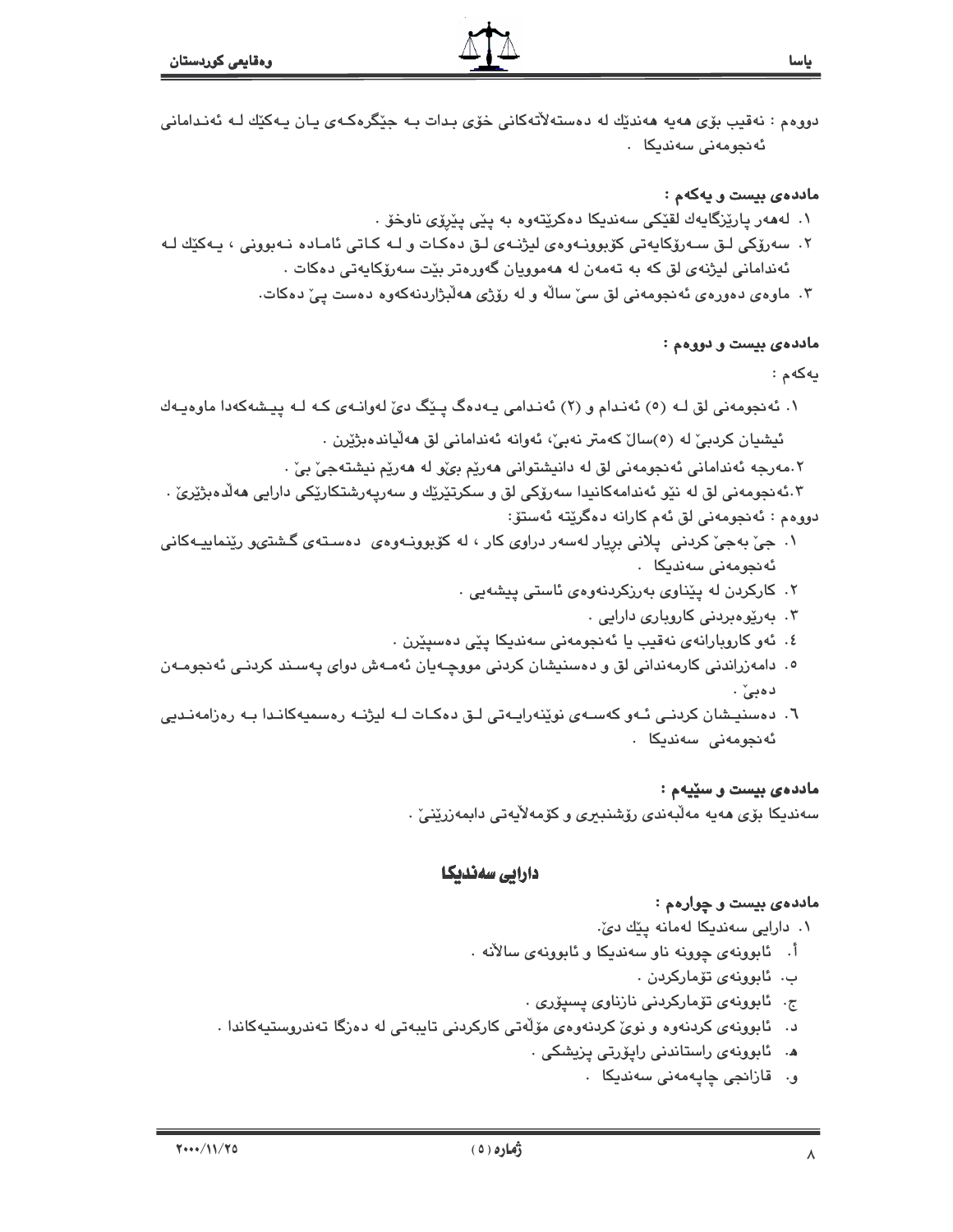- ز. ئەو غەرامانەي كە ئەندامان لە لايەن ليژنـەي بـەرزەفتكردن لـە پارێزگاكـان حوكميـانى پـێ دەدرێ و لٽيان ووردهگيرئ .
	- ح. مینحهو بهخشش و ههر داهاتێکی تر .
	- ط. دەسكەوتەكانى يانەو مەلبەندى رۆشنبېرى وكۆمەلايەتى سەندېكا .
- ۲. ئەگەر بارى ئاسايى ماوەي نەدا بودجـﻪ لـﻪوادەي خۆىـﺪا يەسـﻪند بكـﺮئ ، ئـﻪو كاتـﻪ لەسـﻪر بنـﭽينەي دهروازه و بهشهکانی پیشوو دهکریّ تاکو بودجهی نویّ پهسند دهکریّ .

ماددهى بيست و پێنجهم :

پهکهم : ئەو ئابوونانەي کە سەندىكا وەرى دەگرىٰ بەم جۆرەي خوارەوە دەبن :

- ۰. (۱۵۰) دینار رەسمی چوونه ناو سەندیکا بۆ یزیشکانی ھەریم .
- ۲. (۱۰۰) دینار ئابوونهی مۆلّەتى سالآنه یان نوێکردنهوەی بۆ یزیشکانی هەرێم .
- ۰۳ (۱۰۰) دینار ئابوونهی بهشداربوونی سالانه بۆ ئەندامان ، دەبیّ سالانه له کاتێکدا بـدریّ کـه لـه مـانگی کانووني دووهم نهترازيٰ ، ئەگەريش ئەندامىٰ لـهو کاتـه ديـارکراوەدا نەيـداو دواکـهوت ، ئـهوه دووقـات دەبىؒ بدات۔
- ٤. (١٥٠) دينار ئابوونهى مۆلەتى سالأنه بۆ كردنەوەي عيادەي تايبەت بـۆ يزيـشكه يـسيۆرەكان و (١٥٠) دینـار بـۆ نوێکردنـهوهی و (۱۰۰۰) دینـار ئابوونـهی مۆلّەتـدانی ئـهو پزیـشکانهی کـه لـه رێکخـراوی نـا کوردستانی کار دەکەن ٠
	- ۰. (۱۰۰) دۆلار رەسمى چوونە ناو سەندىكا بۆ يزيشكە كوردەكانى دەرەوەي عێراق .
	- ٦. (٥٠) دۆلار رەسمى نوێکردنەوەي چونە ناو سەندىكا بۆ يزيشكى كورد لە دەرەوەي عێراق .
- ۰۷ (۵۰۰۰) دینـار ئابوونــهی کردنــهوهی نهخوشــخانهی ئــههلی و (۱۵۰۰) دینــاریش پــارهی نوێکردنــهوهی سالأنهى
- ۰۸ (۳۰۰۰) دینار ئابوونهی مۆلّەتی کردنەوەی عیادەی نەشتەرگەری و (۱۰۰۰) دینـار پـارەی نوێکردنـەوەی سالأنەي .
- ۹. (۱۰۰) دینار ئابوونهی مۆلەتى سالانەی عیادەی تایبەتى موماریسەكان و (٥٠) دینـار بـۆ نوێكردنـەوەی سالأنەي.
	- ١٠. (٣٠٠) دينار ئابوونهى تۆ ماركردنى نازناوى يسيۆرى .
	- ۱۱. (۲۰) دینار ئابوونەی مۆلەتى سالأنەی عیادەی میللی و (۲۰) دینار بۆ نوێکردنەوەی .
- ۱۲. (۱۰) دینار ئابوونهی تهسدیقکردنی ئهو رایوّرته یزیشکییانهی له عیاده تایبهتمهندهکانـهوه دهردهچن و (۱۰) ديناريش هي ئەوانەي كە لە نەخۆشخانە ئەھلىيەكانەوە دەردەچن .

دووهم : پارهو بهلگهنامهی دارایی له پهکێك له بانکه حکومهتپهکان به ناوی سهندیکا دادهنریٰ .

# بەشى چوارەم سـزا و حوکمه بهرزهفتیهکان

ماددهي بيست و شهشهم :

ئەو كارانەي خوارەوە بە ئيشى قەدەغەكراو دادەنرين :

- ۰۱ سهریێچی کردنی یاساو پهیرهوو رێنماییـهکان و فـهرمان و بنـچینهکانی رهوشـتی پیـشهیی بـه تایبـهتی راكێشانی نەخۆش بەھۆی پروپاگەندە كردن ( تەرغیب) و بەكارھێنانی میانگیر .
- ۲. زیان گەیاندن بە شۆرەتى پیشەیی و ئەوانەی ئەو پیشەیە دەكەن و كەم كردنـەوە لـە پايـەی زانـستى و ئەدەبييان .
	- ۰۳ کارێِکی وا بکریّ که پزیشکهکه به پێچەوانەی راستپی خاوەن پسیۆرپیه.
		- ٤. بەكارھێنانى خاوەن ييشە تەندروستييە مۆڵەتنەدراوەكان .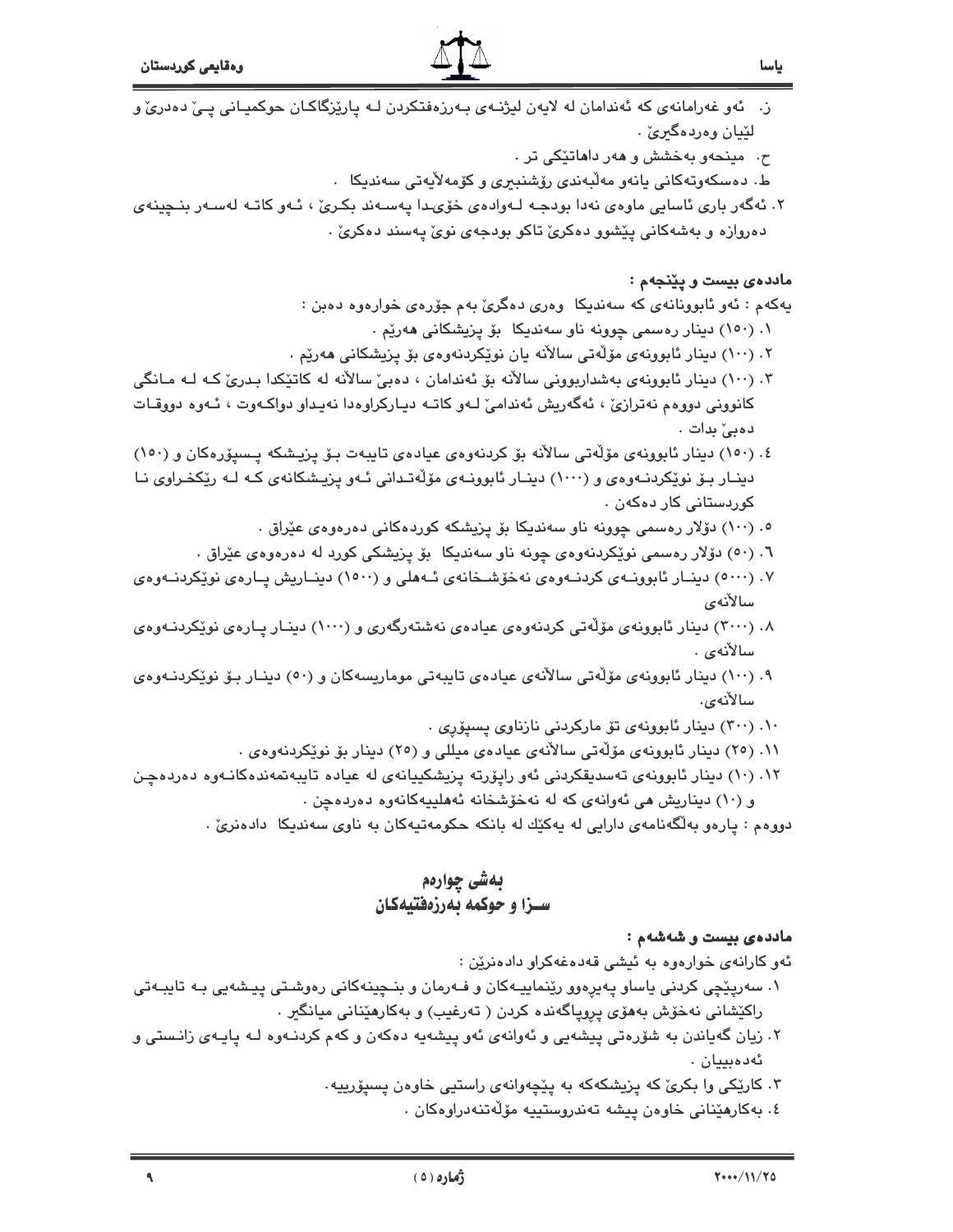#### ماددهي بيست و حەوتەم :

هەر پزیشکێك زیان بە ئەرکی پییشەیی بگەیەنیٚ یان کارێکی قەدەغە کراو بکات یاخود کـارێکی وا بکـات ياپەي پېشەكەي كەم بكاتەوە يان بريارەكانى سەندىكا بە پێى حوكمەكانى ئە\م ياساپە جىٚبەجىٚ نەكات ، خۆی تووشی ئەو سزایە دەكات كە لە ياساكەدا ھاتووە بە بىٰ ئەوەی ئەم كارە يەيوندىي ھەبىٰ بەو كارانــەی که به پێی یاسای دیکه له دژیدا دهکریّ.

#### ماددهى بيست و هەشتەم :

لیژنهی بهرزهفتی له بارهگای سهندیکا ، له (۳) سیّ ئهندام و دوو ئهندامی یهدهگ به پێی برِیاری ئهنجومهن پێك دێت و ئەندامێك لە ئەندامەكانى ئەنجومەنى سەندپكا سەرۆكاپەتى دەكا ٠

#### ماددهى بيست و نۆيەم :

لیژنهی بهرزهفتی بۆی ههیه ئهم سزایانهی خوارهوه بدات :

- ۱. ئاگادار کردنهوه : ئەوەش بە ئاراستەکردنى نووسراوێك بۆ سەرپێچيكەر دەنێردرێو ئاگادار دەکرێتـەوە که له ههڵس و کهوتی دلْخوش نين .
- ۲. ئينـزار : ئـهوهش بـه نووسـراوێِك بـۆی دەنێـردرێ و تێيـدا نـارەزايى لـه هـهڵس و كـهوتى سەريێـڃيكەر دهردهبری و داوای ای ده کری ٔ ـُـهو کـاره دووبـاره نهکاتـهوه ، دهنـا بـه پیچهوانهوه سـزای تونـد تـری بەسەردا دەسەيێندرێ .
- ۴. غەرامەيەكى لە (٢٥٠) دينار كەمتر نەبىؒ و لە ھەزار دينار رەت نـەكات لەسـەر يێـڃيكەر وەردەگىرىؒـو ، کە نەپدا دەستدانە کارى تايبەتى پيشەيى لىٰ قەدەغە دەكرىٰ بۆ ماوەپەك لـە شـەش مـانگ پـىتر نـەبى⁄و ئەگەر لە ماوەي يەك سالٌ لە مێژووي سەريێڃيكردنى يەكەمى ئەو سەريێڃييەي كردەوە ، ئەوا سزاكەي غەرامەپەك دەبى' كە لە (٥٠٠) دېنار كەمتر نەبىُھ لە (٢٠٠٠) دېنار يتر نەبىُھ كاتتك كە نەپدا ئەوا ريْگەي كاركردنه تايبەتييەكەي بۆ ماوەيەك لىڭقەدەغە دەكرێت كە سالێك يتر نەبىٚ .
	- ٤. رێۣگەگرتن لە كاركردنى تايبەتى ييشەكەي بۆ ماوەپەك لە سالّێك يتر نەبىٚ .
- ۰. غەرامەكردن و رێگە گرتن لە دەستدانەكار لە سنورەكانى دوو برگەكەي (٤,٣)ى ئەم ماددەيەدا دەبن .

#### ماددەى سىيەم :

ئەگـەر ليژنـەى بـەرزەفتكردن بينـى ئـەو كـارەى دراوەتـە پـالْ پزيـشك تاوانێـك پێكـەوە دەنـىْ ، پێويـستە مەسەلەكە بنێرێ بۆ دادگاى تايبەت لە گەلٚ ئەوراقى مەسەلەكەو ئەگەر ياك و بىٚ تاوان دەرچوو ، ئەمە رێگە له وەرگرتنى كارى بەرزەڧتى دەرحەقى ناكررىّ بە يێى حوكمەكانى ئەم ياسايە .

#### مادده ی سی و یه که م :

- ۱. پزیشك له ماوهى گرتن و بهندكردن و حیجز كردنى دهستدانه پیشهكهى لىّقهدهغه دهكرىّ .
- ۲. پزیشك ئەگەر حوكم بدرئ لەسەر تاوانێكى ئابرووبەرى پەيوەندىدار بە پیشەكەی ، دەستدانە پیشەكەی لىٰ قەدەغە دەكرنت .
- ۳. ئەگەر دووبارە حوكمى پزیشك درا لە ئەنجامى تاوانباركردنى لەسەر كردارى وا كە پەيوندىي بە پیشەوە هـﻪبیٚ نـﺎبیٚ دووبـاره نـﺎوی لـﻪ سـﻪندیکا تۆمـار بکرێتـﻪوه مهگـﻪر دوای رەزامەندییـﻪکی نـﻮیٚ نـﻪبیٚ لـﻪ ئەنجومەنى سەندىكا ، بە يێى يەيرەو و ئەو رێنماييانەى لێيەوە دەرچوون .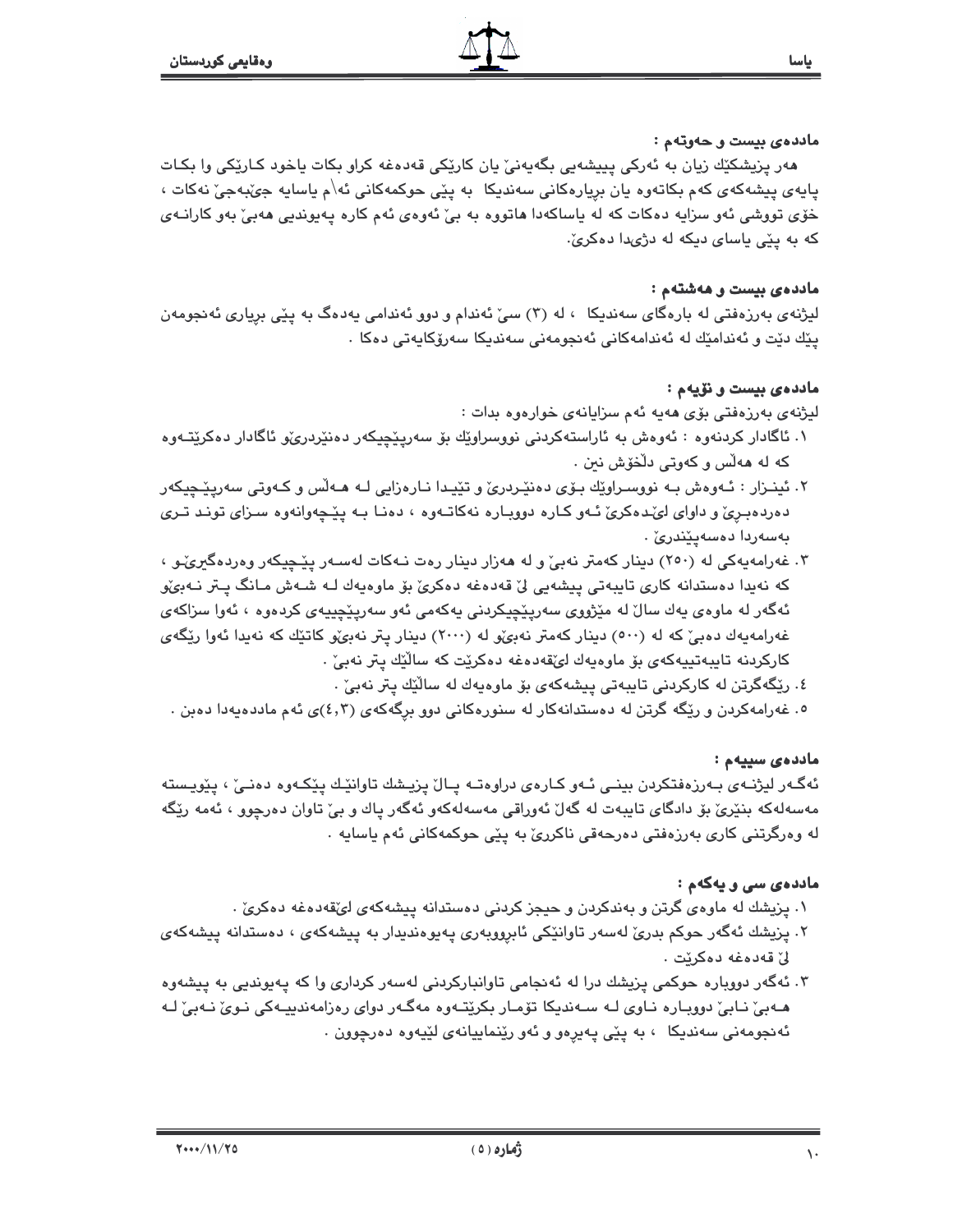

#### ماددە*ى سىق* دوۋەم :

ياسا

- ۰۱ بریاری قەدەغەكردنى دەستدانە ييشە بە خاوەن يەيوەندىيەكان رادەگەيەنرى كە ليژنىەی بەرزەفتكارى دياری دهکات و به ههموو لقهکانی سهنديکای رادهگهيهنیّ .
	- ۲. ناشیٌ پزیشکێکی تر له عیادهی پزیشکێکی قهدهغه کراو له دهستدانه پیشه کار بکات .
	- ۴. ئەو غەرامانەي كە لە لايەن ليژنەي بەرزەفتيەوە حوكمى يىّ دەردەچىّ دەبێتە داھاتىّ بۆ سەنديكا ٠

## ماددهى سىو سێپەم :

- ۱. ئەگەر شكاتێك پێشكەش بە ئەنجومەنى سەندىكا كرا ، ئەوا دەينێرێ بۆ لقى پەيوەندىدار بۆ ئەوەي راي خۆی و رێنمايي خۆی دەربېرێ ، بەلأم ئەگـەر لـﻪ لايـەن ھـﻪر كامێكيانـﻪوە ئيـسيات نـﻪبوو ، ئـﻪو كاتـﻪ دەنێردرێ بۆ لیژنەی بەرزەڧتكردن .
	- ۲. سەرۆكى ليژنە ، مێژووى دانىشتن ديارى دەكات و بە يزيشكەكەي رادەگەيەنى، .
		- ۰۳ دانیشتنهکانی لیژنهی بهرزهفت کردن نهێنی دهبێت

# ماددە*ى سى*و چوارەم:

نهقیب و لایهنهکان کَیْشْهکه بۆیان هەیە لەبەردەم دادگای پیْداچوونەوەی هەریْمدا تانوووت لە برِیارەکانی لیژنهی بهرزهفت کردن له ماوهی (۳۰) رۆژدا که له رۆژی تهبلیغهوه دهست یئ دهکا ، بدهن .

# ماددەي سى يېنجەم:

نەقيب و جٽگري نەقيب ئەگەر لە شوێني نەقيب كارى بيني لەسەر<u>يٽجى</u>كردني ھەر بەرزەفتييەك كـﻪ لـﻪ حوكمەكانى ئەم ياسايەوە يەيدا بووبى ، ئيجرائاتى ياساييان دەرھەق دەكرى لەبەردەم ليژنەي بەرزەفتيدا ، هەوالّە كردنيشيان بۆ ليژنەي بەرزەفتى لە لايەن دەستەي گشتييەوە دەكرىّ .

# حوكمه گشتىىەكان

# ماددەي سىق شەشەم :

- ۰۱ نابیؒ مولَّك و مالّی سەندیکا دەستی بەسەردا بگیری٘ت یا بفرۆشىریؒ ، تـەنیا مەگـەر قەرزەکـە لـە جیـاتی نرخي مولّك و مالّهكه بيّت ٠
- ٢. به ئامادەبوونى نەقيب يا جێگرەكەي ياخود سەرۆكى لق يان ئەوەي نوێنەرايەتيان دەكات نەبى ، نابى ّ بارەگای سەندىكا پاخود بارەگای لقەكانى بېشكندرێن .
- ۳. هەر دەست درێژپيەك بكرێتە سەر ئەندام لـه كـاتى ئەنجامـدانى ئەركەكـەى پـاخود بـه هـۆى دەسـتدانە ییـشهکهی دهسـت درێژیکـهر لهسـهر ئـهو کـارهی سـزای ئـهو کهسـهی بهسـهردا دهسـهپێنریٚ ، کـه دەستدرێژى كردېێتە سەر فرمانبەرێ لە كاتى فرمانەكەپدا .
- ٤. پێویسته دەستەلأتى لێکۆڵێنەوە بەر لەھەر لێکۆڵێنەوەپەکى لەگەلٚ ئەندام دا لەسـەر تـاوانى نـەبينراو ، ئاگاداری سەندیکا بکاتەوە ، يێويستە سەندیکاش لە کاتی لێکۆڵینەوەدا نوێنەری خۆی بنێری٘ .
- ۰۵ ئەندام لە ژورى بـﻪكرێي پلەپـﻪكى دەزگـﺎ تەندروسىتپپەكان و حكومەتپپـﻪكان و پـﻪپمانگا ھونەرپپـﻪكان چارهسەر دەكرى،و لە كريدان دەبووردرى ، بـﻪلأم حـﻪقى مانـدوو بـوونى يزيـشك و نەشـتەرگەرەكان لـﻪ ليــستى حيــساب لــه كــاتى نووســتنى ئەنــدام لــه نەخۆشــخانەی ئــهملى و چــوونه عيــادەی تايبــەتى دادەشك<u>ت</u>نرى*ن* .

# ماددەى سىق خەرتەم :

۱. هەر كەسێكى دەستى دايە پيشەي پزيشكى بە بى ئەوەي پێشتر خۆي ناونووس كردېئ يان مۆڵەتى بـە پێی حوکمهکانی ئهم یاسایه وهرگرتبیّ ، به غهرامهپهك سزا دهدریّ لـه (۲۰۰۰) دینـار کـهمتر نـهبیّو لـه (٣٠٠٠) دينار يتر نهبيّ .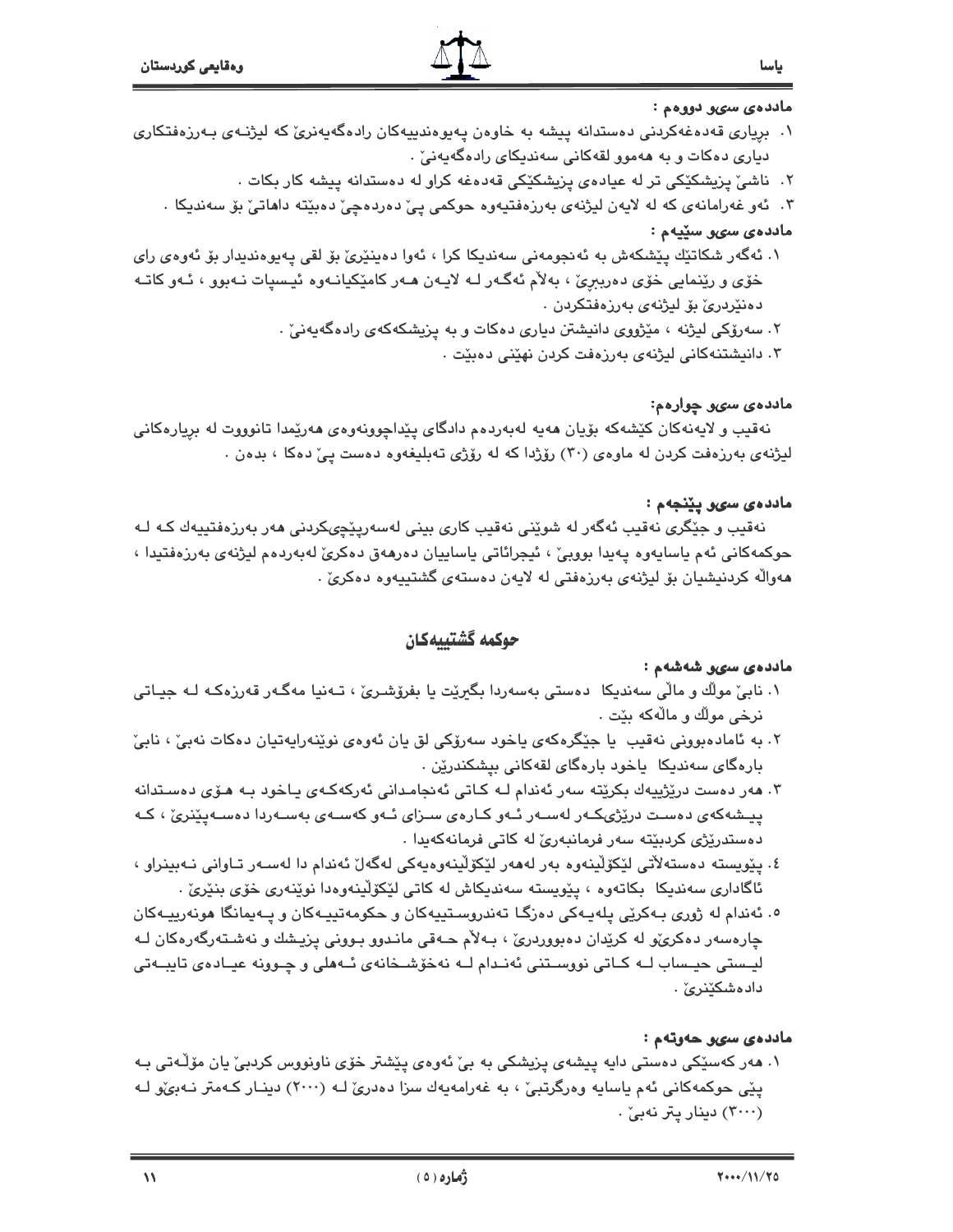٢. هەر كەسىٰ ، سيفەتىٰ يا نازناوىٰ ، يان نيشانەيەكى ساختەي لە خۆ نابىٰ كە گوايا مۆلەت دراوە ييشەي پزیشکی بکات ، ئەوە بە پێی یاسا کارپێکراوەکان سزا دەدریؒ.

### ماددەى سىق ھەشتەم :

دەشىٰ پزيشكێكى مۆڵەتدراو پزيشكێكى دىكە دابنێت لـه عيادەكـەي كـار بكـات بـه مـەرجێك ئـەوەي جێـى دهگرێتەوه ھەمان پلەي زانستى و پسپۆرى ھەبى و ئەو ماوەپەش لە سى مانگ پتر نەبێت .

### ماددەي سىق ئۆيەم :

ئەنجومەنى رەڧتەنى (كاتى)ى سەندىكاي يزيشكانى ھەرێمى كوردستانى عێراق كە بەيێى بريـارى ژمـارە (۳۰)ی رۆژی ۱۹۹۷/۱۰/۲۱ دامەزراوه ، له بەرێوەبەرايەتی کاروباری سەندیکادا بـەردەوام دەبـیٚ بـه مـەرجیٚ ههلّبژاردن له ماوهیهکدا له شهش مانگ پتر نهبیٌ که له رۆژی دهرچوونی ئهم یاسـایهوه دهسـت پـیٌ دهکـا ، ئەنجام بدرئ .

## ماددەى چلەم :

هەر دەقىٚ پێچەوانەی حوكمەكانى ئەم ياسايە بێت ، كارى پىٚ ناكرىؒ .

# ماددهى چل و يهكهم :

يێويسته وەزيرە يێوەندارەكان حوكمەكانى ئەم ياسايە بخەنە كار .

## ماددهى چل و دوهم :

ئهم ياسايه له رۆژى بلاوكردنەوەي لە وەقايعى كوردستانيدا ، دەخرێتەكار .

# د. رۆژ نسورى شاوەيس

# سەرۆكى ئە نجومەنى نيشتمانيى كوردستانى عيراق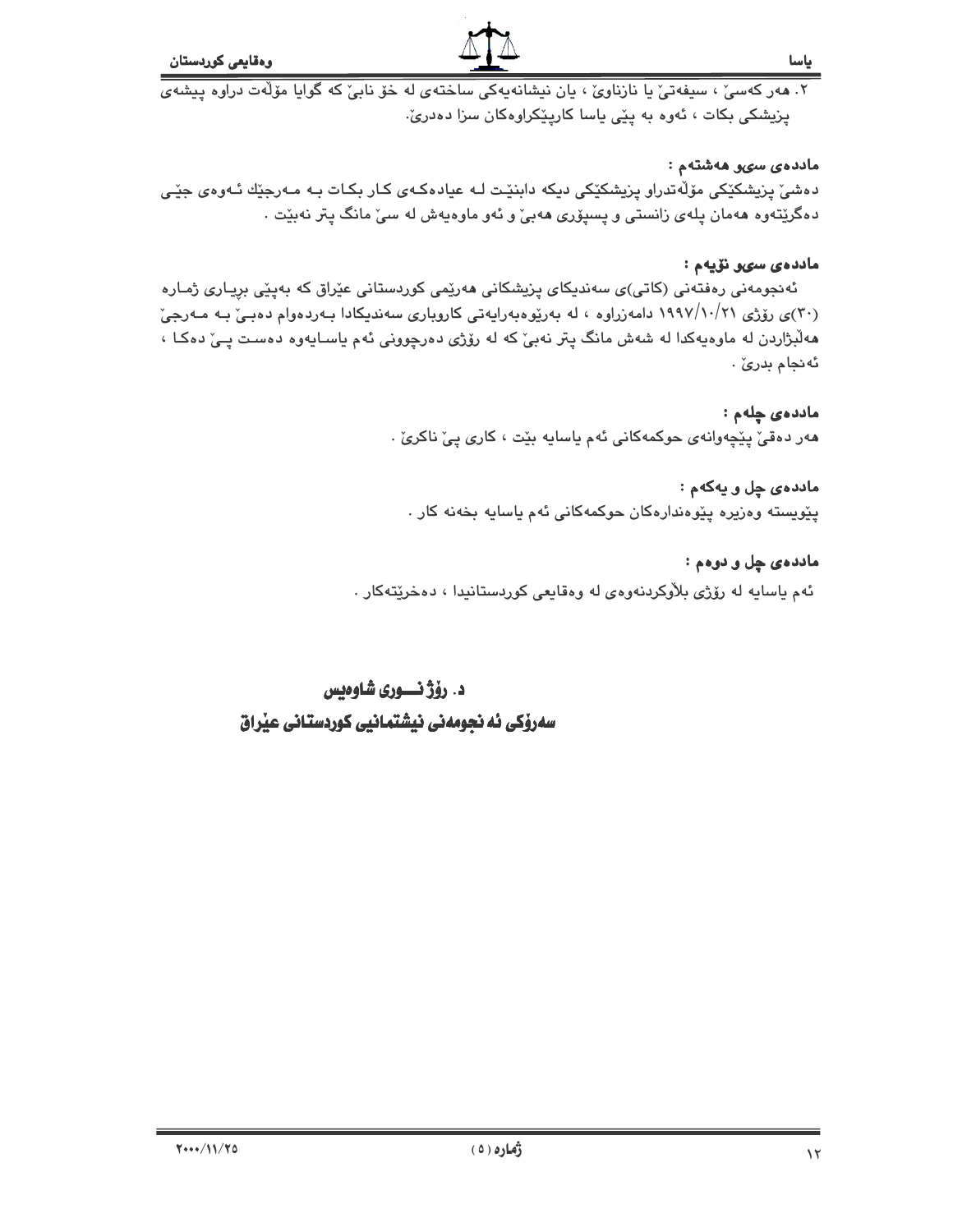# به ناوي خواي گهورهو ميهرهبان

به ناوي گەلەوە نُه نجومهنی نیشتمانیی کوردستانی عیداق ژمارەي بريسار: ٢٢ میژووی بزیسار: ٧٩/١٠/٢٠٠٠

((بريسار))

پشت بهو یاساکارییهی که ئهنجومهنی نیشتمانیی کوردستانی عیّراق له دانیشتنی ژمــــــاره ( ١٢ ) ی روزی (۲۹ /۱۰ / ۲۰۰ ) یدا ئەنجامی داوەو ، به پێی حوکمی برگه (۱) ی ماددەی (۵٦) لــه یاسـای ژمـاره (۱) ی ههموار کراوی سالی (۱۹۹۲) و ، به پێی ئهو دهســــهلأتهش که برگه (۳) ی مادده ی دووهمی یاسـای ژماره (۱۰) ی سالّی ( ۱۹۹۷) پێمــــانی داوه ، بریاری دهرهێنانی ئهم یاسایهیخوارهوهمان دا ۰

# باسـای ژماره ( ۷ ) ی سالی ۲۰۰۰

#### مسادەى يەكەم :

ئەو يێشمەرگەيەي لەم حالّەتانەي خوارەوە دا ، تووشى كەمئەندامبوونى لەش بوون، خانەنشىن دەكرێن: ۰۱ ئهگەر پلەي زەبوونيى ، بە پێى راپۆرتى پزيشكى كە لە لايەنێكى پسپۆرەوە دەرچووبى، (٥٠٪) يان زیاتر بیُ۰

۲. ئەگەر ئەندامێکى ديوى دەرەوەى لەشى لە دەست دابىؒ،سـا پلەى زەبورنيى ھەرچەندە ، دەبىؒ، ببىؒ

### مساددهۍ دوومم :

هەر يَيْشمەرگەييٌ يلەي زەبوونيى گەيشتېيْتە ( ١٠٠٪ ) يان ئەندامێکى لەشى (( وەك ئەوەيلە برگەي دووهمي ماددهي پهکهمدا هاتووه )) له دهست دابيّ ، مووچهپهکي خانهنشـــيني بوّ دهبردريّتهوه، به قهدهر 

#### ماددەي سىيەم :

هـــــــــــــور يێشمهرگهيێ يلهى زەبوونيى له ( ٥٠٪ ) كهمتر نهبیٚ و نهگهيشتبێته (١٠٠٪ ) ، ئـــــهوه مووچــــەيەكى خانەنيشىنى بۆ دەبردرێتەوە بە قەدەر ئەو مووچەيە بێت كەلە كاتى خزمەتا وەريدەگرت ·

### مــاددهۍ چوارهم :

ئەو يێشــــــمەرگەيەش كە تووشى كەمئەندامى بووەو يلەي زەبوونييەكەي لە (٥٠٪) لەســـــــەر حەزو کاربکات∙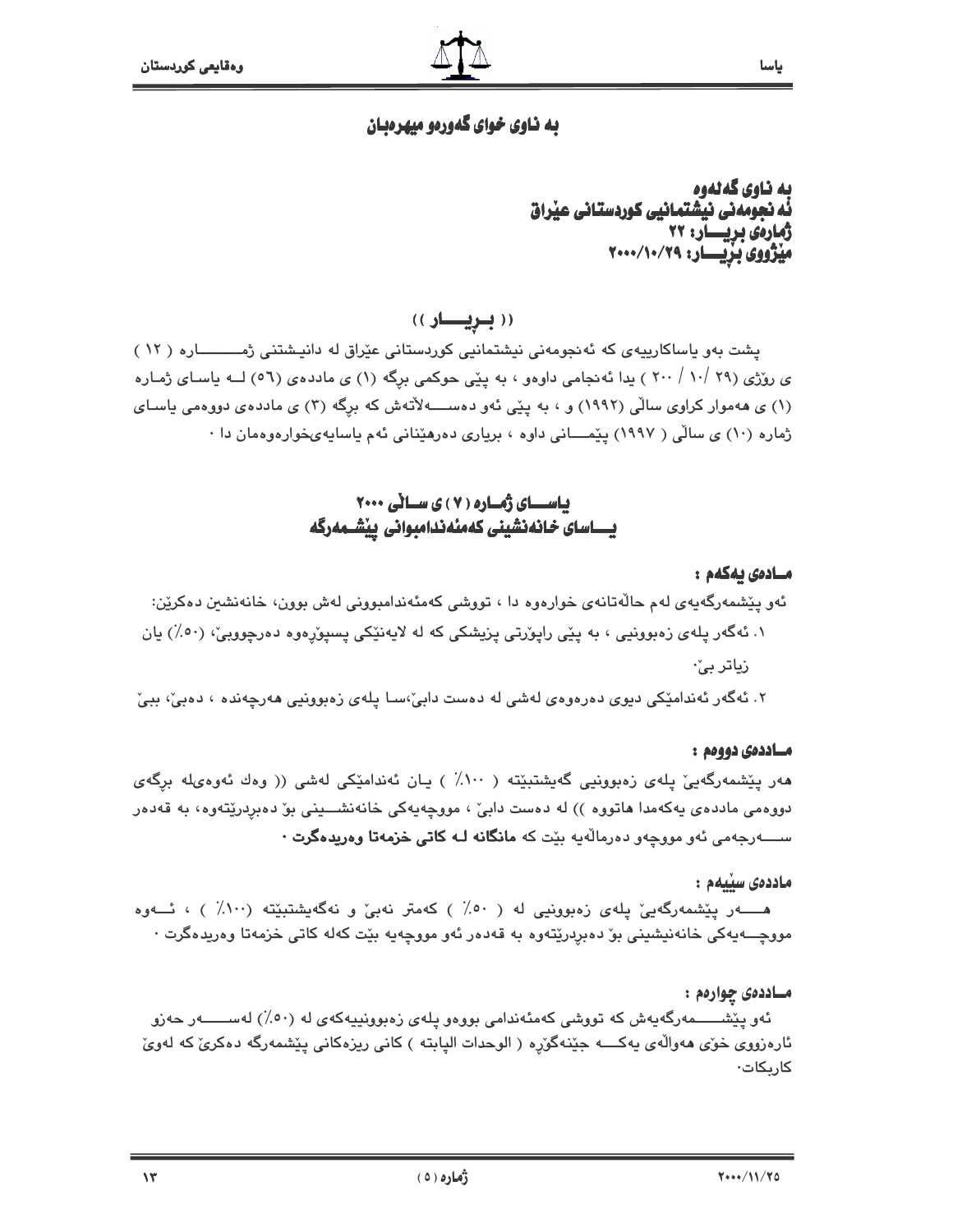# ماددەى يېنجەم :

هەر دەقىؒ پێچەوانەی حوکمەکانى ئەم ياسايە بێت،کاری پیؒ ناکریؒ ٠

# ماددەى شەشەم :

پێویسته وهزیره پهیوهندیدارهکان حوکمهکانی ئهم یاسایه بخهنه کار ۰

# ماددەى حەوتتەم :

ئهم یاسایه له روّژی بلاّوبوونهوهی له جهریدهی رهسمیدا ، دهخریّته کار .

# د. رۆژ نسورى شاوەيس

 $Y$  ... / 11/70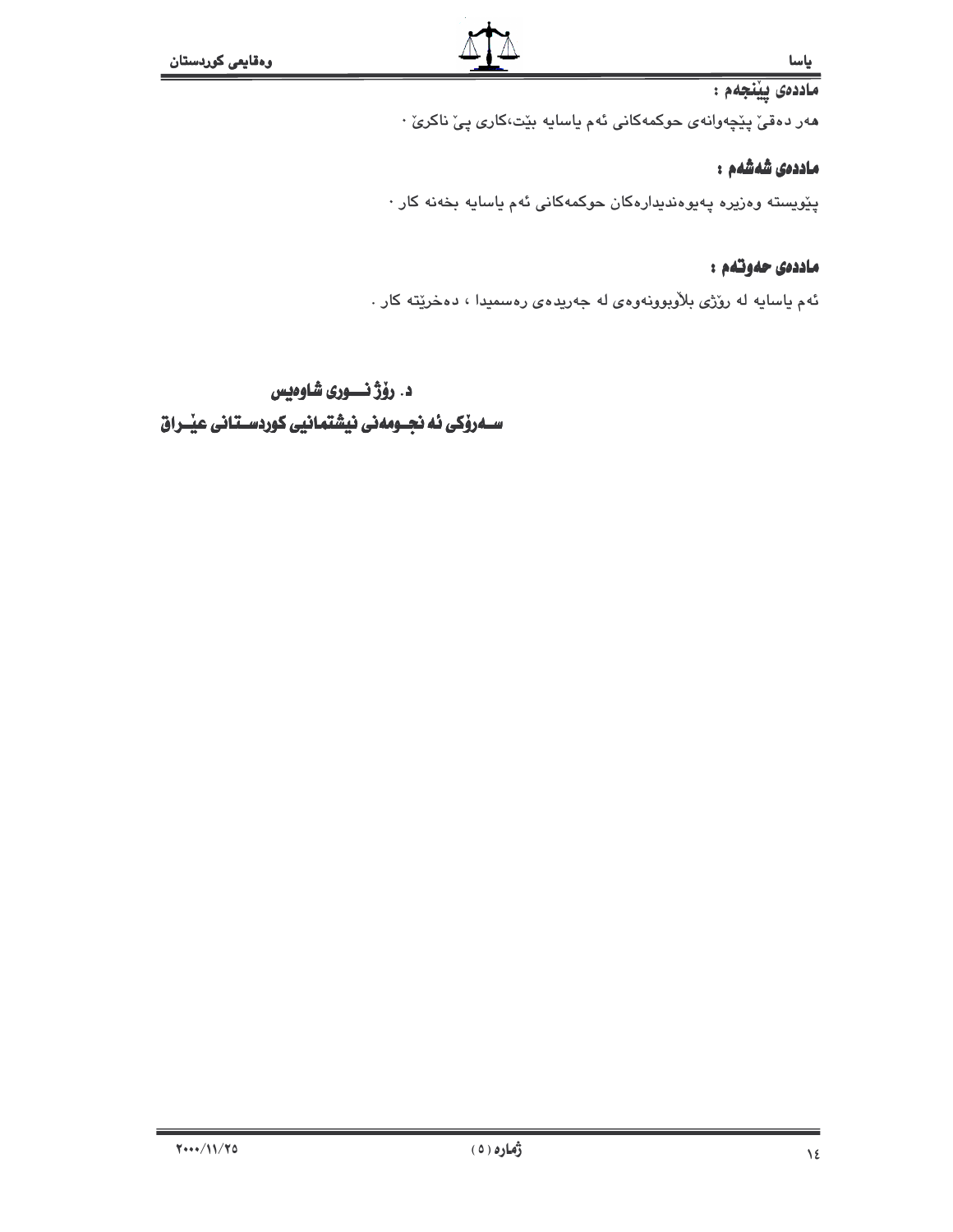# به ناوي خواي گهورهو ميهرهبان

به ناوی گەلەوە<br>ئە نجومەنى نيشتمانيى كوردستانى عيداق ژمارەي بريسار: ۲۳ مَیْژُووی بِزْیِـــار: ۲۰۰۰/۱۰/۳۰

((بريسار))

یشت بهو یاساکارییهی که ئه نجومهنی نیشتیمانیی کوردستانی عیّراق له دانیشتنی ژمـــــاره (١٣) ی روزی (۳۰ / ۱۰ / ۲۰۰۰ ) یدا ئه نجامی داوهو ،بهینی حوکمی برگه (۱) ی مـاددهی (۵٦) لـه یاسـای ژمـاره (۱) ی ههموار کراوی سالّـی (۱۹۹۲) و ، بهپیّی ئـهو دهسهلاتهش کـه برگـه (۲) یماددهی دووهمـی یاسـای ژماره (١٠) ی سالّی (١٩٩٧) پیّمانی داوه ، بریاری دهرهیدانی ئهم یاسایهی خوارهوهمان دا :

# باسای ژماره ( ۸ ) ی سانی ۲۰۰۰ ياسای يه يمانگــهی ئـامادهکــردنی ييشنويژو خوتبــهخوينـــانی ومزارهتى نهوفناف وكاروبسارى نيسسلاميى ههريمى كوردسستانى عيسراق

### ماددەي يەكەم :

دەرچووى پەيمانگەى ئامادەكردنى پێشنوێژو خوتبە خوێنان ، كەسەر بەوەزارەتى ئەوقاف و كارو باری ئیسلامی ھەرپمی کوردستانی عیّراقه ، بروانامەی دییلوّمی له زانسته ئیسلامییهکاندا ییّ دەدریّو به (فرمانبەری) يێشنوێژو خوتبەخوێن يان بە مامۆستا لە قوتابخانە ئیسلامییەکانی سەر بە وەزارەتی ئەوقاف و کاروباری ئیسلامی دا دادهمەزری،ومووچەکەشى بە يێى ياسای کاریێکراوی کارگوزاری (الخدمة) دەستنيشان دەكرى*ن* ·

### ماددەي دورەم :

چۆنيەتى و رەوشى خوێندن لە دامەزراندنى پەيمانگەكەدا بە پێرۆ ديارى دەكرىّ ٠

#### ماددەى سۆيەم:

پێویسته ئەنجومەنی وەزیران ئەم یاسایە بخاتە کار ٠

### ماددهى چوارمم :

ئەم باسابە لەرۆژى بلاوكردنەوەي لە وەقائىعى كوردستاندا دەخرێتەكارو ، حوكمەكانى ئـەو بـەيمانگەبانـەش دهگريٽهوه که ئيستا له ههريمدا هـهن ٠

# د. رؤژنسوري شاوهيس سـەرۆكى ئە نجـومەنى نيشتمانيى كوردسـتانى عيْـراق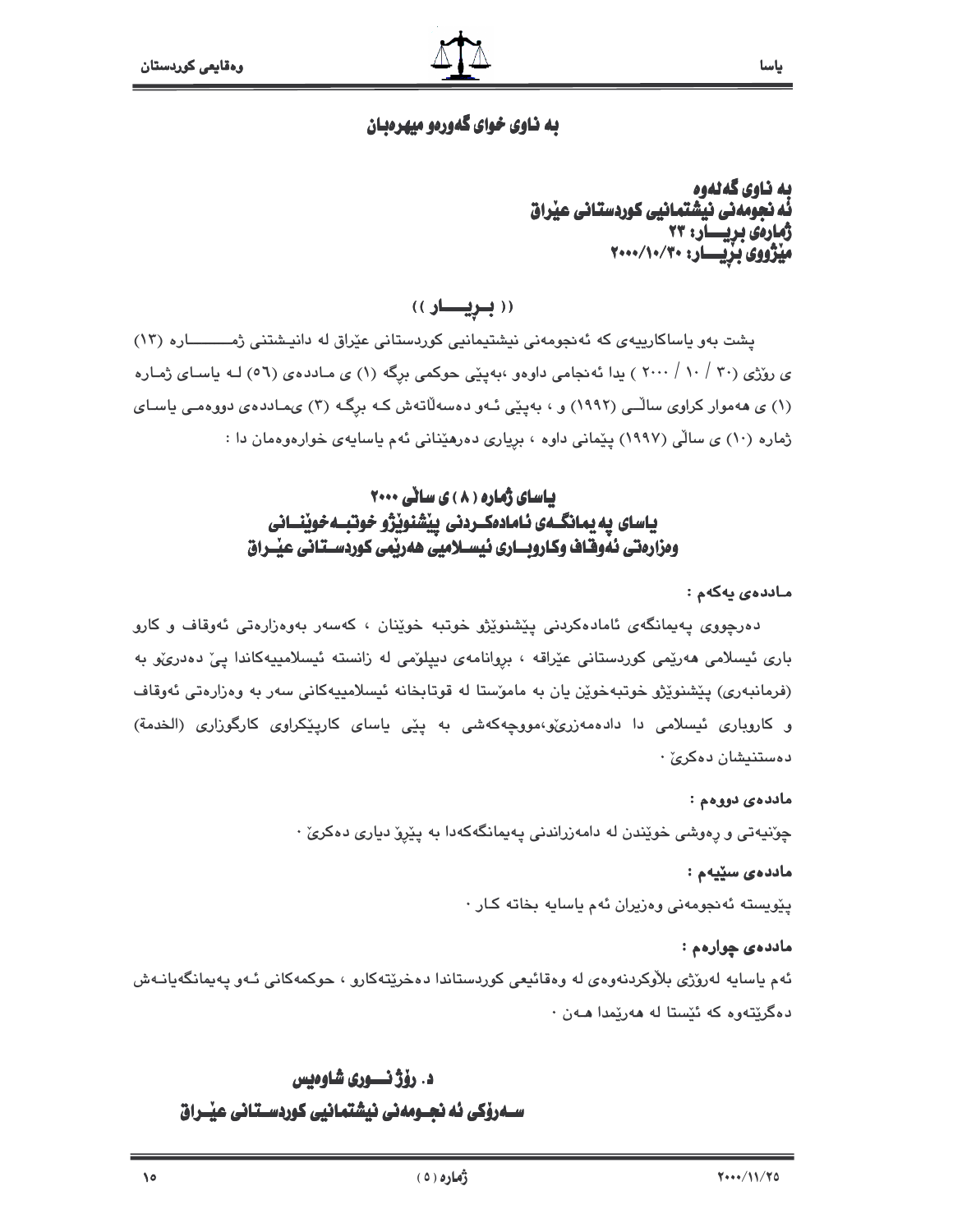# ((هۆكسارە پيويسىتيەكسان))

ئهم ياسايه بۆ ئەوه ياساكارى كراوه كه پێشنوێژ و خوتبـه خوێنـانى لـه بـارو مامۆسـتايانى لێهـاتوو لـه ھەر<u>ٽ</u>مى كوردستانى ع<u>ٽ</u>راقدا ئامادەبكرێن٠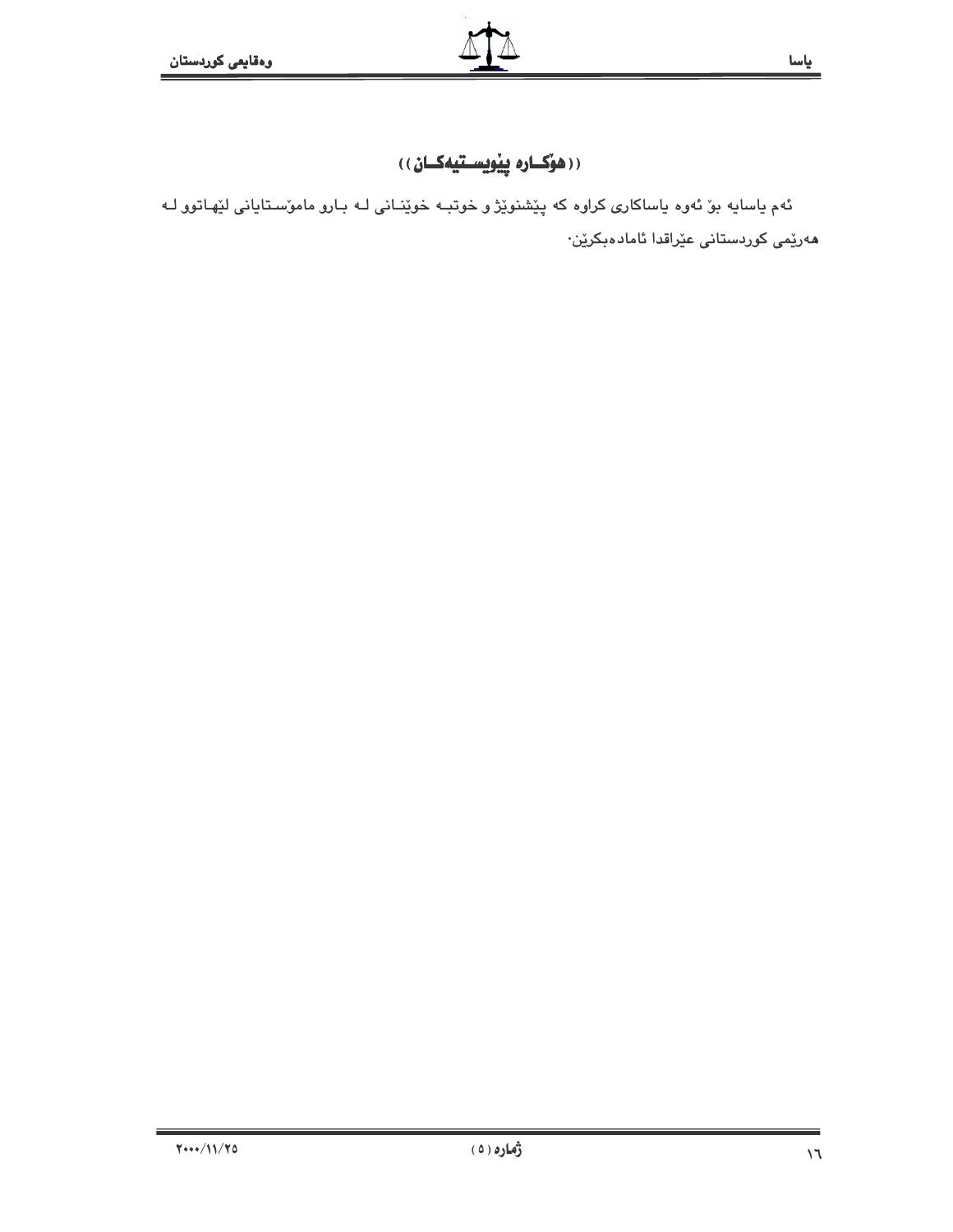# يسم الله الرحمن الرحيم

بإسم الشعب المجلس الوطنى لكوردستان العراق رفم القسرار: ٢١ تأريخ القرار: ٧٩/١٠/٢٠٠٠

 $((\nightharpoonup\mathbf{L})$ 

بناءا" على ما شرعه المحلس الـوطني لكوردستان العراق بجلسته المرقمة (١١) و المؤرخة في ١/٠/١٨/١٤٠٠٧استنادا الى حكـم الفقـــرة (١) من المـادة ٥٦ مـن القـانون رقـم (١) لـســنة ١٩٩٢ المعـدل وللصـلاحية المخولة لنا بموجب الفقرة (٣) من المادة الثانية من القانون رقم (١٠) لسنة ١٩٩٧ قررنا اصدار القانون الاتي :

# قانسون رقم (٦) لسنة ٢٠٠٠ فانسون نقابسة الاطياء لاقليم كوردستان العسراق

الميادة الأولى : يقصد بالعبارات التالية المعاني المبينة ازاءها : الاقليم :ويقصد به اقليم كوردستان – العراق • النقابة : نقابة الاطباء لاقليم كوردستان العراق • المحلس : مجلس النقابة النقيب : نقيب أطباء كوردستان • الطبيب: كل عضو في النقابة حاصل على شهادة لا تقل عن البكالوريوس في الطب أو ما يعادلها من جامعة أو معهد معترف بـها من قبل مجلس التعليم العالي فـي اقلـيم كوردسـتان و يـزاول المهنـة بممارسة احدى الاختصاصات الطبية المقررة في هذا القانون. ممارسة المهنة : هـى العمل فـى الاختـصاصات الطبيـة فـى احدى مجـالات الدراسـات و التخطيط ذات الغرض الطبي و تقديم الاستشارات بصددها و الاشراف عليها و العمل في الوظائف الطبية التي بعينها مجلس النقابة •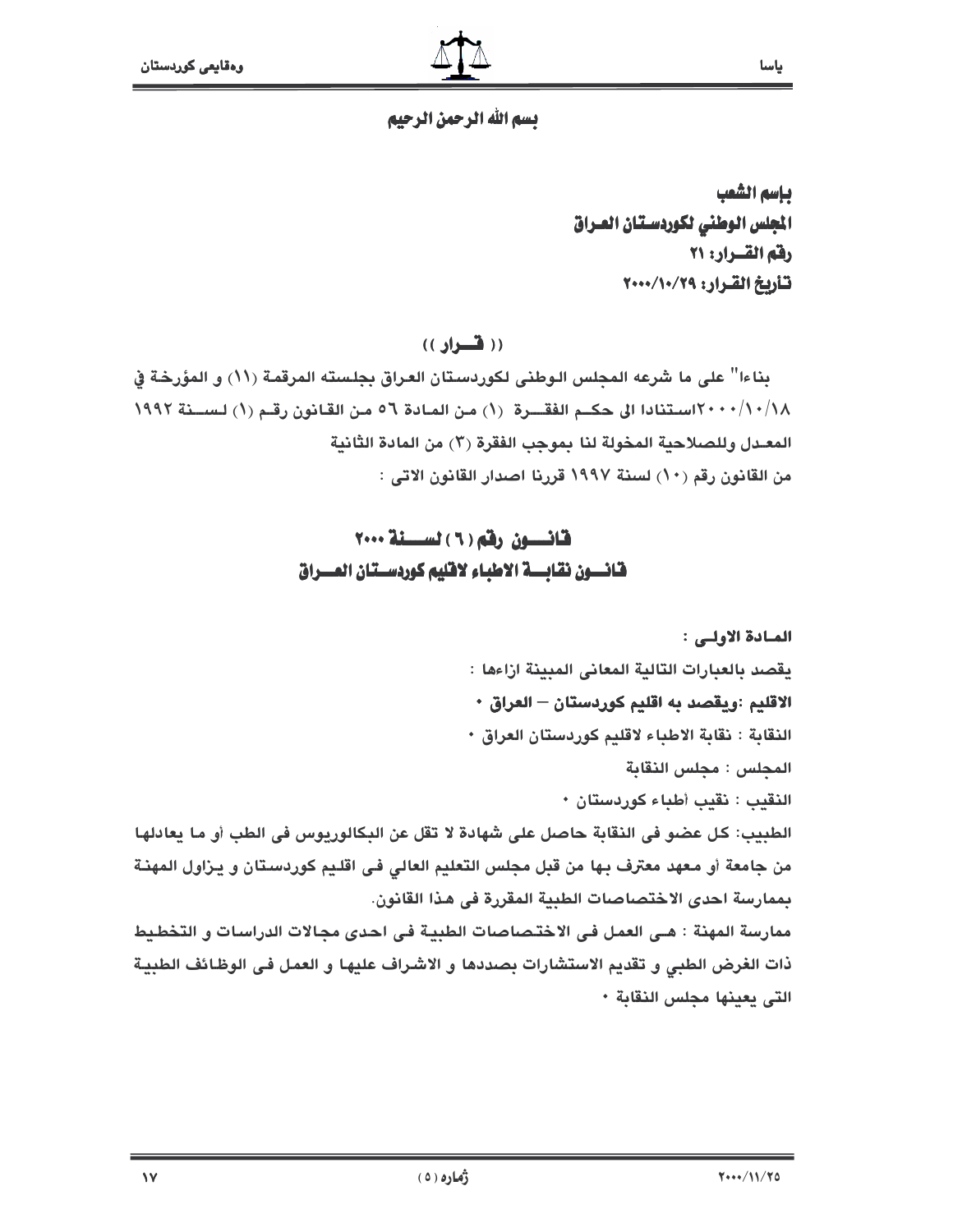# الفصيل الأول (( التأسيسات و الأهداف ))

## المادة الثانية :

تؤسس بموجب هذا القانون نقابة بأسم نقابة أطباء اقليم كوردستان — العراق تتمتع بالشخصية المعنوية و يكون مقرها أربيل عـاصمة الاقليم و لها ان تفتح فروعا في محافظات الاقليم •

المادة الثالثـة :

- تهدف النقابة الى تحقيق مايلي : ١. وقوف الاطباء الى جانب شعب كوردستان ومساندته في دعم حكومة الاقليم و النظام الديمقراطي واسناد الفيدرالية وترسيخها و تطويرها •
	- ٢. الدفاع عن الحقوق المهنية المشروعة للأطباء في الأقليم
		- ٢. تنظيم مساهمة الأطباء في الحياة الاجتماعية ٠
- ٤. الأشراف المهني على مزاولة الأطباء للمهنة في العيادات الخاصة و المستشفيات الأهلية لمنع الممارسات الخاطئة المخلة بقدسية المهنة ٠
	- ٥. تثبيت شروط فتح العيادات الخاصة و منع الحالات التي لا تتوافر فيها الشروط.
		- ٦. توفير فرص العمل للاطباء من سكنة الأقليم٠
	- ٧. تنظيم علاقات الأطباء مع اجهزة الدولة و المؤسسات الحكومية و غير الحكومية.
- ٨. التعاون مع النقابات و الجمعيات المهنية الأخرى في الأقليم و خارجه من التي تتفق أهدافهامع أهداف النقابة ٠
	- ٩. تقوية الروابط مع الاطباء الكورد واصدقاء الشعب الكوردي من خارج الاقليم ٠
	- ١٠. رفع المستوى المهنى والعلمى والثقافي لاعضائها للارتقاء بالمهنة والمحافظة عليها
	- ١١. ابداء الرأى بمشاريع القوانين والانظمة المتعلقة بمهنة الطبابة والاتفاقيات الصحية ٠
		- ١٢. السعى لضمان مستقبل الاعضاء في حالات المرض والشيخوخة والعجز ٠
			- ١٣. تنظيم قواعد ممارسة المهنة ومراقبة تطبيقها ٠

الفصىل الثانى

(( ألانتماء والعضوية))

المــادة الرابعــة :

يشترط في العضبو ان يكون : ١. من مواطني كوردستان العراق او مقيما" فيه .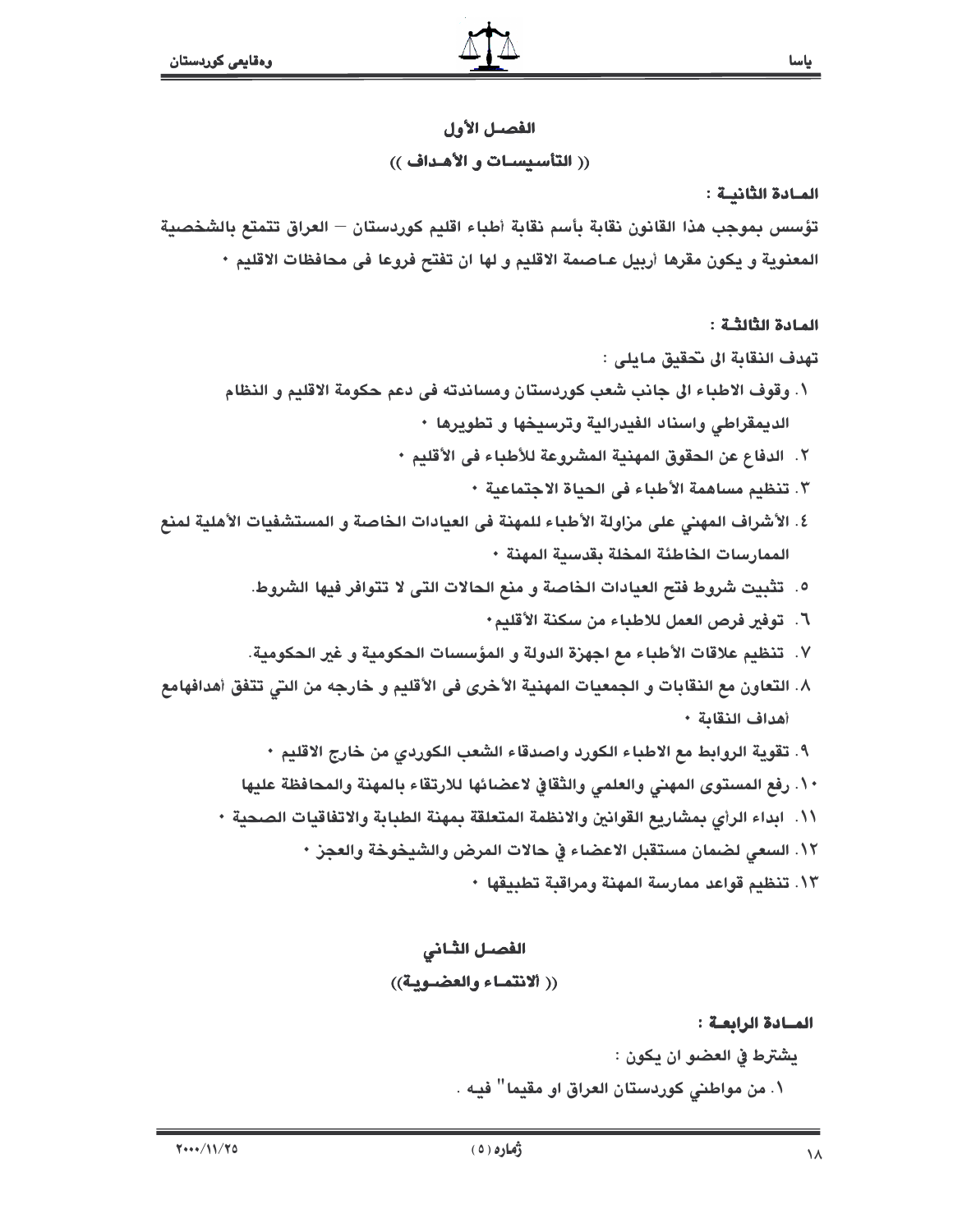- ٢. غير محكوم عليه بجناية غير سياسية او جنحة مخلة بالشرف ٠
- ٣. حاصلا على شهادة لا تقل عن بكالوريوس او ما يعادلها في الطب •

#### المادة الخامسة :

- ١. يكــــون الانتمــاء الــى النقابـــة بطلـب تحريـرى يقدم الى النقيب او رئـيس الفـرع في المحافظـة مرفقا" بالوثائق اللازمة •
- ٢. يعــرض طلـب الانتمــاء علـى المجلـس خــــلال (٣٠) يومـا" مـن تـأريخ تـســجيله في النقابـــة وعلى المجلس البت فيــــه خلال هذة المدة ، وعند انقضائها دون البت فيه يعتبر مقبولا'' •
- ٣. للمجلس رفض طلب الانتماء بقــرار مسبب ولـصاحـب الطلــب ان يطعـن فبــــه لـدى محكمـة تمييز اقليم كوردستان العراق خلال (٣٠) يومامن تأريخ التبلغ به ويكون قرار المحكمة باتا .

#### المادة السادسة :

- ١. لايجـوز للطبيـب فـي الأقلـيم ممارسـة المهنـة الا بعـد انتمائـه للنقابـة و حـصوله علـي شـهادة التسجيل واجازة ممارسة المهنة •
- ٢. يجوز للـراغبين من الاطبـاء الكـورد من خـارج الاقلـيم الأنتمـاء الى النقابـة علـي أن تتـوفر فـيهم الشروط القانونية و لمجلس النقابة الحق في قبول طلباتهم أو رفضها ٠

#### المادة السابعة :

يجري تجديد اجازة ممارسة المهنة خلال شهر كانون الثاني من كل سنة واذا تخلف العضو عن ذلك دون عذر مشروع يمنـع مـن ممارسـة المهنـة ولا تمـنح لـه الاجـازة الابعـد تـسديد بـدل التجديـد مضاعفا" ٠

- السجل ويمنع من الممارسة واذا رغب في اعادة تسجيله فعليه تسديد بدل الانتماء وبدل نجديد اجازة ممارسة المهنة مضاعفة •
- ٢. اذا فقد العضو شرطا " من شروط الأنتماء فأنه يفقد العضــوية فيها ويمنع من ممارسة المهنـة بقرار من المحلس وله الطعن في هذا القرار لدى محكمة تمييـز الأقلـيم خـلال مـدة (٣٠) يومـا" اعتبارا"من تاريخ تبلغه به ويكون قرار المحكمة باتا"٠

#### المادة الثامنة :

لايحق للعضو الجمع بين منصب النقيب والمناصب التالية :

- \. رئاسة المحلس الوطني +
- ٢. وزير أو وكيل وزارة في وزارات الأقليم •
- ٣. مدير عـام في وزارة الصـحة و الشؤون الاجتماعية ٠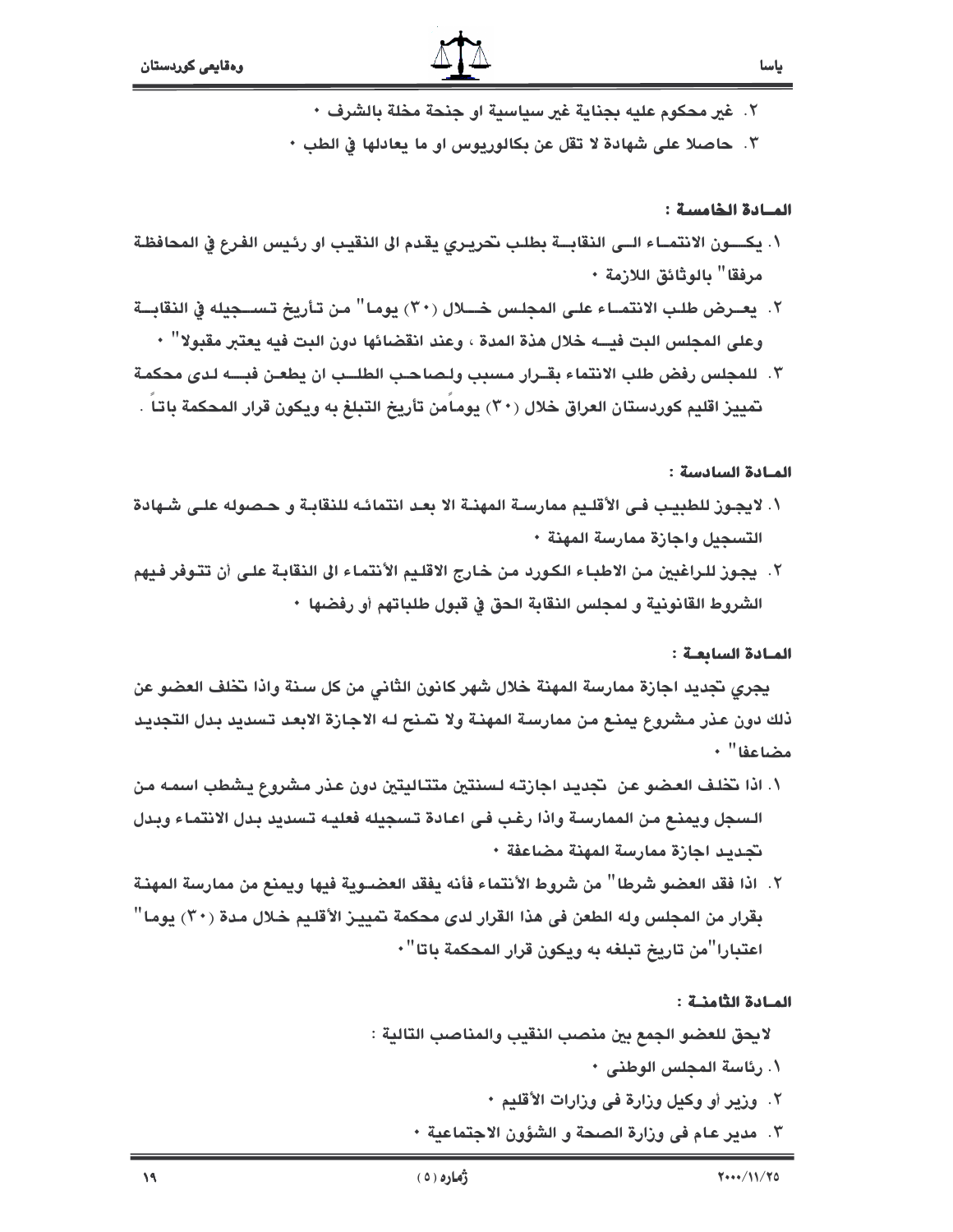٤. مدير شركة تجارية •

### المادة التاسعة :

- ١. لا يجوز مزاولة المهنة لغير اعضاء النقابة الذين اوفوا بالتزاماتهم بموجب هذا القانون.
- ٢. على الدوائر الرسمية وبقية مؤسسات الاقليم ارسال صورة من امر تعيين او تـشغيل الطبيب الى النقاية اذا كان منتميا" •

# المادة العاشرة :

- ١. لا يجوز للطبيب المجاز فتح اكثر من عيادة واحدة في الاقليم ٠
- ٢. لا يحق للطبيب ان يحمل لقب الاختصاص في أي فرع من فروع الطب الا بعد حصوله على هذا اللقب اصوليا" وتسجيله في النقابة •
- ٣. للاطباء من منتسبي الدولـة وجميـع القطاعـات الاخـرى ممارسـة المهنـة خـارج اوقـات الـدوام الرسمي وحسب الضوابط المحددة لهم من قبل النقابة •
- ٤. وجوب مراعات احكام الاتفاقيات والعقود بالنسبة للاعضاء الكورد والاجانب والوافدين من المحافظات العراقية الاخرى عند السماح لهم بممارسة المهنة ·

# الفصسل الثسسالث

# (( التشـــكيلات))

# المادة الحادية عشر :

- أولا'': تتألف النقابة من التشكيلات التالية :—
	- \ . الهدئة العامة ·
	- ٢. مجلس النقابة ٠
	- ٣. لجنة الانضباط ٠
	- ٤. هيئة الفروع في المحافظات •

# ثانيا":

١. تتألف الهيئـة العامـة مـن جميـع الاعـضـاء او المنـدوبين الـذين اوفـوا بالتـزامـاتهم بموجب هـذا القانون وتعتبر اعلى سلطة في النقابة وتعقد اجتماعا اعتياديا في مقرها خلال الاسبوع الاول من شهر أذار كل ثلاث سنوات اعتبارا'' من تأريخ اجراء الانتخابات بقرار من المجلس ودعوة من النقيب لانتخاب النقيب وثمانيـة اعـضاء اصـليين وعـضوين احتيـاط لاشـغال عـضوية المجلس ولجنـة الانـضباط ويـتم النـصاب بحـضور ثلثـى اعـضاء الهيئـة العامـة او المنـدوبين وعند عدم اكتمال النـصاب تجـري الانتخابـات بعد حمسة عشر يومـا" مـن الاجتمـاع الاول في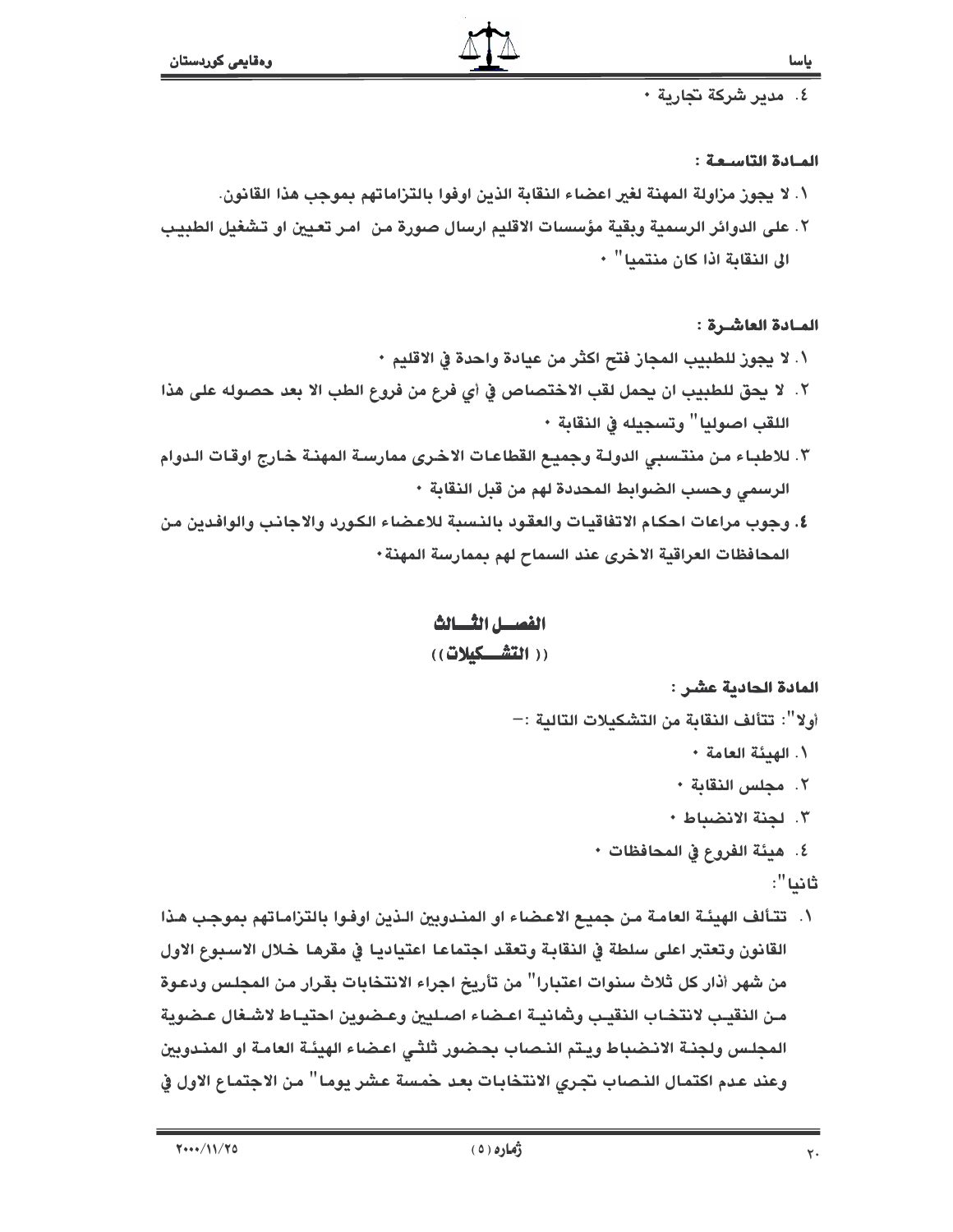الوقت والمكان المحددين ويعتبر النصاب كاملا بحضور ثلث الاعضاء او المندوبين وبعكسه يعتبر المجلس مستمرا في عمل دورة اخرى ٠

٢. في حالة زيادة عدد اعضاء الهيئة العامة عن (٥٠٠) حمسمائة عضو سيجرى الانتخاب عن طـريق المنـدوبين وتحدد نســبة التمثيل من قبل المحلس او من يقــوم مقامه وبضمنهم اعضاء محلس النقابة •

#### المادة الثانية عشر:

ياسا

١. تعقد الهيئة العامة اجتماعا" اعتياديا" لغرض : أ– انتخاب النقيب ومجلس النقابة باشراف القضاء٠ ب— تصديق ميزانية النقابة • ج– اقرار النظام الداخلي وتعديله والنظر في الاقتراحات المقدمة لغرض تعديل قانون النقابة• ٢. يعقد مجلس النقابة سنوياً بالاشتراك مع مجالس الفروع لغرض : أ– اقرار المبزانية السنوية والحسابات الختامية • ب— مناقشة واقرار التقرير السنوى وشؤون النقابة • ج– النظر في الاقتراحات الواردة بشأن تعديل قانون النقابة والنظام الداخلي •

### المادة الثالثة عشر :

٢. لا يجوز البحث في اجتماعات الهيئة العامة غير الاعتيادية الا في الامور التي ادرجت في جدول الاعمال وجرى الاجتماع من اجلها •

### المادة الرابعة عشر :

- ١. لا يجوز للعضو الاشتراك في اجتماعات الهيئة العامة اذا كان ممنوعا من مزاولة المهنة انضياطيا" +
- ٢. تصــــدر القرارات في اجتماعات الهيئة العامة باكثرية الاصوات وعند تساويها يرجح الجانب الذي صوت له النقيب •

#### المادة الخامسة عشر:

يتولى ادارة شؤون النقابة مجلس يتألف من :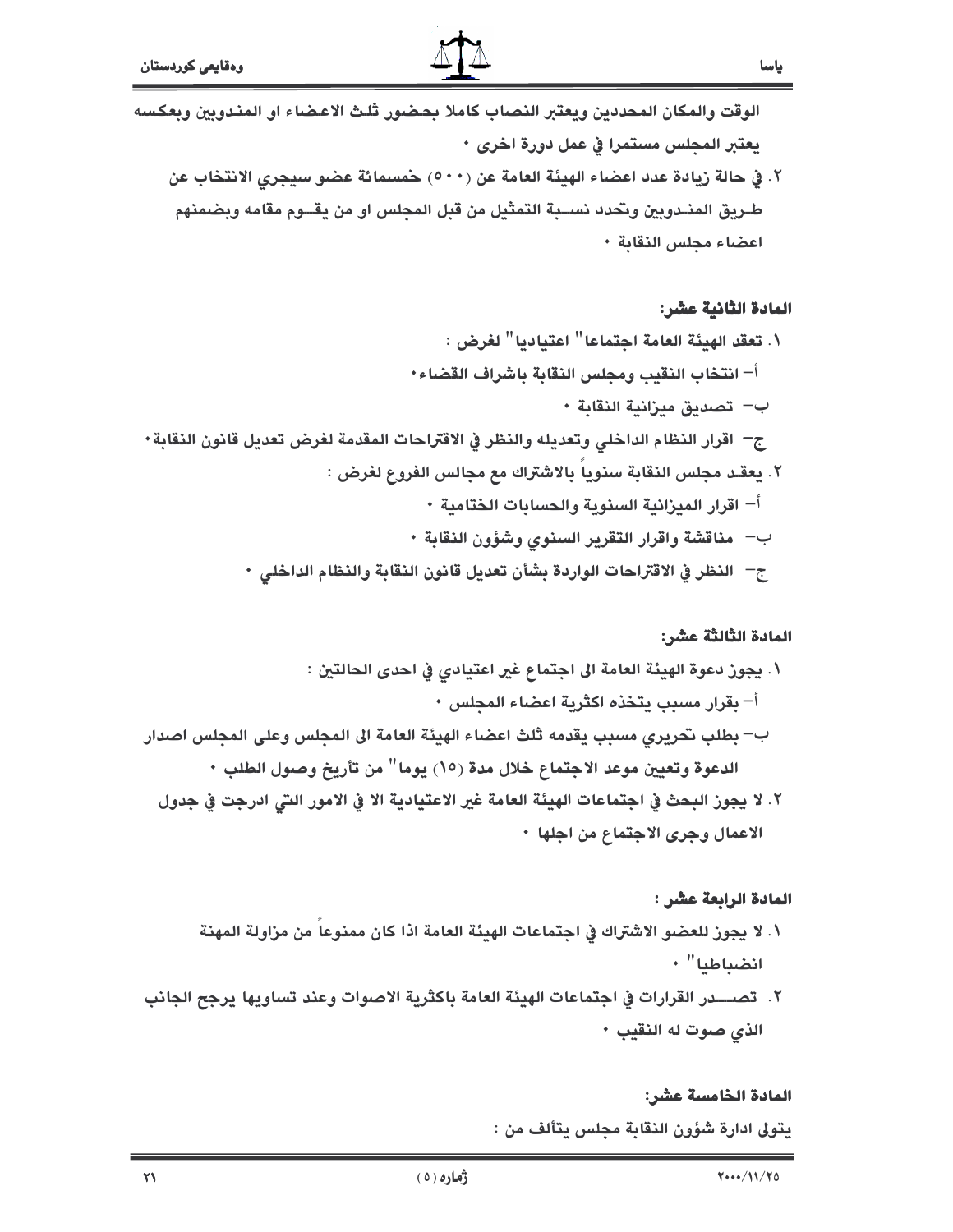اولا" : النقيب ويشترط ان يكون له ممارسة في المهنة مدة لا تقل عن (١٢) سنة ثانيـا": ثمانيـة اعـضاء وعـضوين احتيـاط ممـن امـضوا في ممارسـة المهنـة مـدة لا تقـل عـن (٨) سنوات٠

#### المادة السادسة عشر :

- أولا'': ينتخب المجلس بـالاقتراع الـسرى مـن بـين اعـضائه نائبـا'' للنقيـب وسـكرتيرا'' وامينـا'' للصندوق في اول اجتماع يعقد بعد الانتخاب و تتحدد صلاحيات كل منهم في النظام الداخلي
- ثانيـا" : يعقد المجلـس جلـساته الاعتياديـة مـرة واحـدة في الـشهر علـي الاقـل كمـا يجـوز لـه عقـد جلسات استثنائية بدعوة من النقيب او بطلب ثلث اعضائه٠

#### المادة السابعة عشر:

- أولا'': يـتم النـصاب فـي المجلـس بحـضور أكثريـة الاعـضاء وتـصدر القـرارات بأغلبيـة اصـوات الحاضرين وعند تساوى الاصوات يرجح الجانب الذي صوت له النقيب •
- ثانيا": اذا شغر مركز النقيب لاي سبب كان يحل محلـه نائبـه أو الـسكرتير اذا كـان مركـز نائب النقيب شاغرا"وذلك للمدة المتبقية ٠
- ثالثا": اذا شغر أحد مراكز المجلس لاى سبب كان فيحل محله عضو من بين الاعضاء الاخرين عن طريق الاقتراع السرى ويحل محل الاخير أحد الاعضاء الاحتياط الاكثر صوتا" ·
- رابعا": اذا شغرت مناصب أكثرية اعضاء المحلس (عدا رؤساء الشعب ) فعلي المحلس دعوة الهيئة العامة خلال شهرين للاجتماع لانتخاب من يملؤها بنفس الطريقة المبينة في هذا القانون للمدة المتبقية •

### المادة الثامنة عشر :

يعتبر عضو المجلس أو أحدى لجانها مستقيلا" اذا تغيب عن حضور ثلاث جلسات متتالية أو خمس جلسات متفرقة خلال السنة بدون عذر مشروع •

# المادة التاسعة عشر :

يتولى مجلس النقابة الاختصاصات التالية : أولا : ١. العمل على نحقيق أهداف النقابة ٠ ٢. قبول انتماء الاعضاء ومنعهم من ممارسة المهنة ٠

٣. ادارة شؤون النقابة و تنفيذ الخطط والبرامج ٠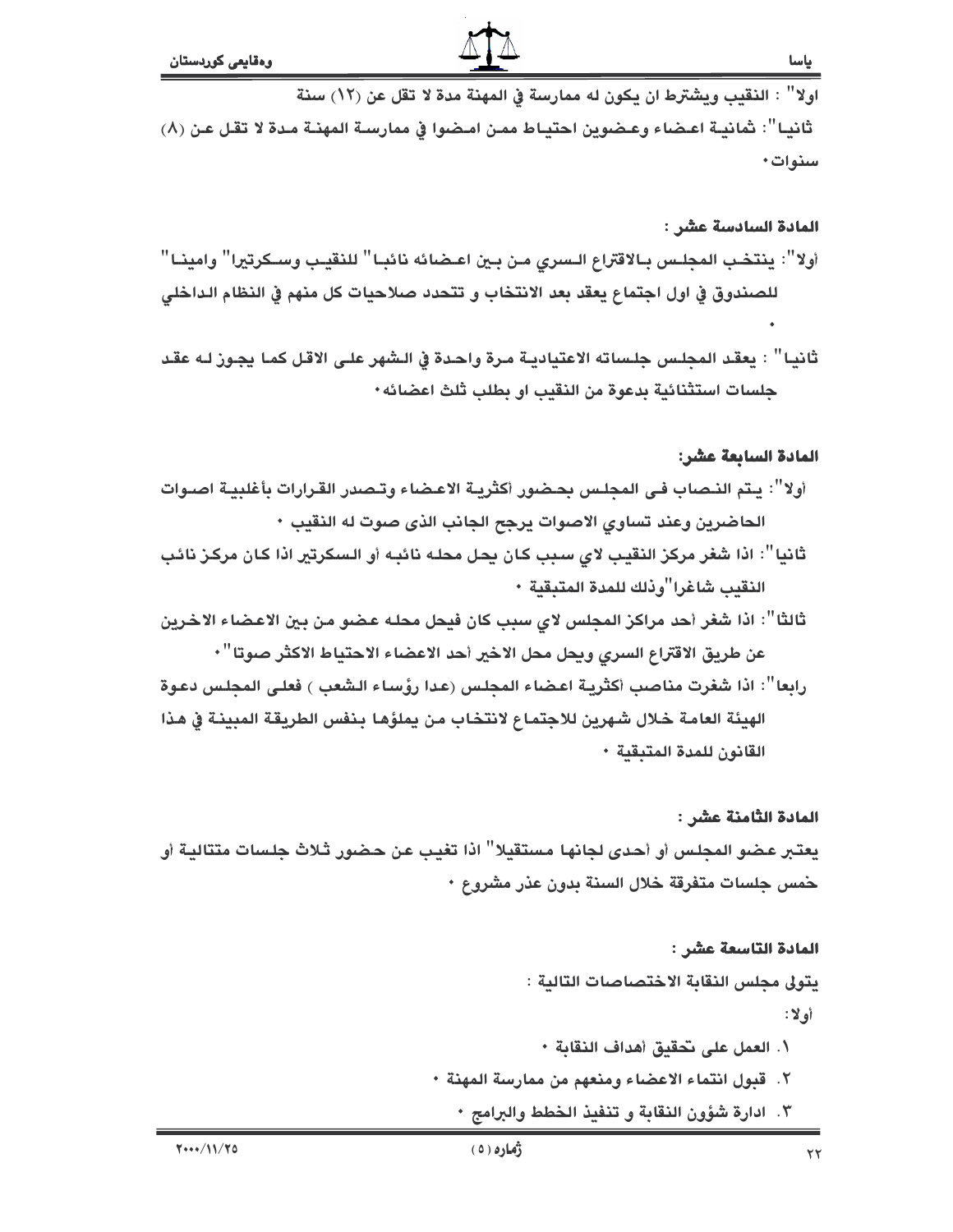٤. دعوة الهيئة العامة للاجتماع وتنفيذ قراراته • ٥. الاشراف على الفروع و تأمين انسجام نشاطاتها • ٦. اعداد الموارنة السنوية والحسابات الختامية وادارة مالية النقابة ٠ ٧. أحداث فروع النقابة ٠ ٨. الاشراف على تنظيم ممارسة المهنة في العيادات الخاصة ٠ ٩. تقديم المقترحات بشأن تعديل قانون النقابة • ١٠. اختيار من يمثل النقابة في اللجان الرسمية وغيرها في حالة عدم تمثيلهامن قبل النقيب ٠ ١١. احالة القضايا والشكاوى التي ترد اليه الى اللجان المختصة ٠ ١٢. المساهمة في تقديم الاقتراحات بشأن التشريعات والخطط والبرامج الصحية في الاقليم ١٣. تشكيل لجان فرعية لتحقيق أغراض هذا القانون ٠ ١٤. اقرار نملك الاموال والعقارات وقبـول المـنح وشـروط الاقـراض وتقديم المساعدات المــالية ضمن أغراض النقابة • ١٥. الاعداد للانتخابات ٠ ١٦. منح اجازة مزاولة المهنة • ١٧. البت في استقالة النقيب أو أي من اعضاء المجلس أو لجان النقابة أو ما شابهها على ان تعرض على الهيئة العامة في أول اجتماع لها • ١٨. تأسيس و أدارة نوادي النقابة وفقا "لقانون الجمعيات ٠ ١٩. قبول الهبات بموافقة الجهات الرسمية ثانيا" : تخويل بعض صلاحياته للنقيب أو رؤساء الفروع • المادة العشرون : اضافة الى ما يخوله به مجلس النقابة من اختصاصات يتولى النقيب ما يلي : أو لا ": ١. تمثيل النقابة أمام الجهات كافة ٠ ٢. تنفيذ قرارات مجلس النقابة ٠ ٣. دعوة الهيئة العامة للاجتماع بناء'' على قرار مجلس النقابة ٠ ٤. رئاسة اجتماع الهيئة العامة ومجلس النقابة ٠ ٥. توقيع مستندات ايداع وصرف أموال النقابة ٠

- ٦. اعداد الموازنة السنوية والتقرير النهائي للحسابات الختامية والتقرير السنوى عن نشاطات النقابة وتقديمهاالى مجلس النقابة في الموعد المحدد •
- ٧. تعيين العاملين في النقابة وفق الملاك المصدق من قبل مجلس النقابة وتطبيق ما يتعلق بأمور خدماتهم وانضباطهم •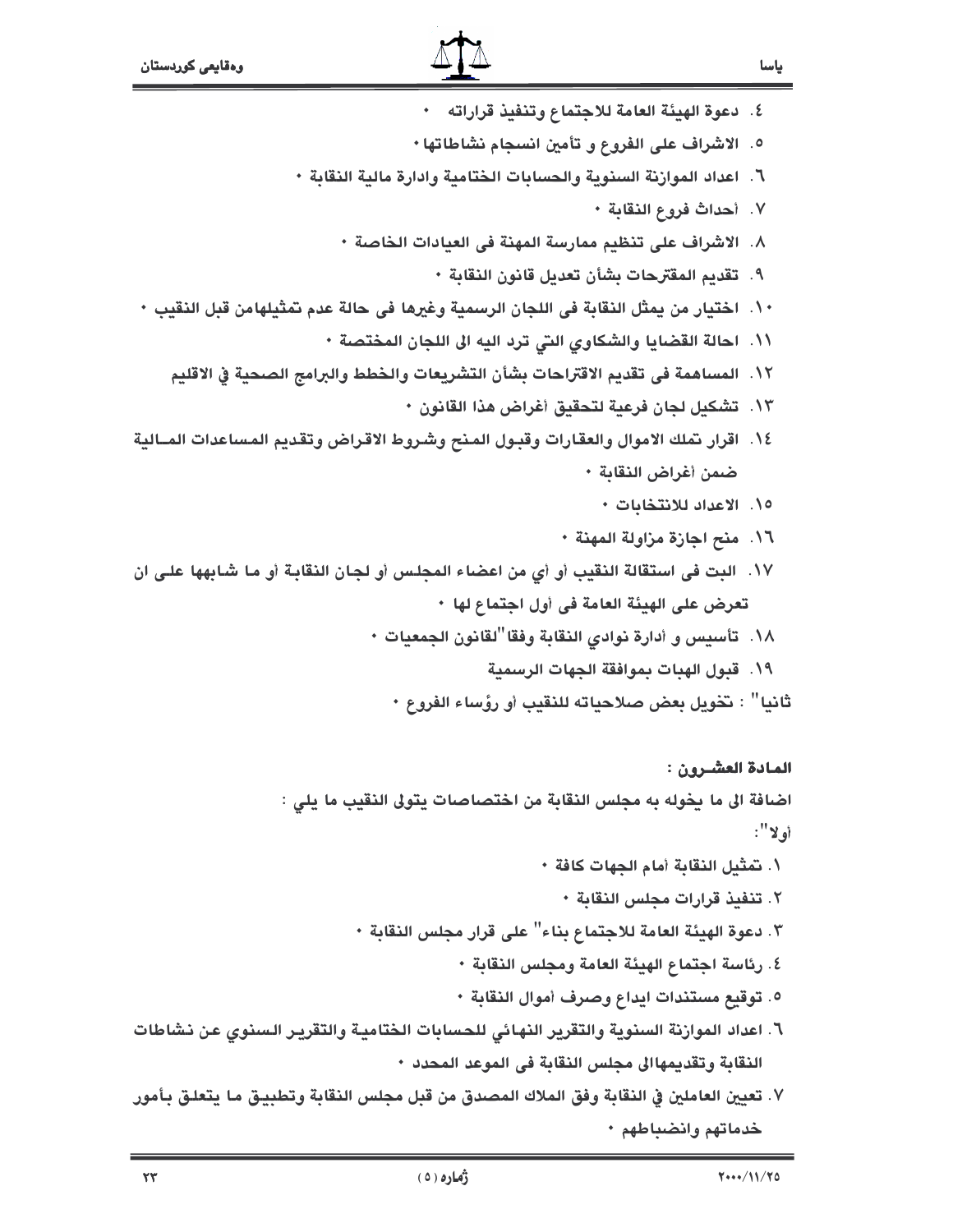ثانيا": للنقيب تخويل بعض اختصاصاته الى نائبه أو أحد أعضاء مجلس النقابة •

#### المادة الحادية والعشرون :

\ . يستحدث فرع للنقابة في كل محافظة وفقا<sup>''</sup> للنظام الداخلى • ٢. يرأس اجتماع لجنة الفرع رئيسها وعند غيابه يقوم بذلك أكبر الاعضاء سنا" ٠ ٢. مدة دورة الفرع ثلاث سنوات من تأريخ اجراء الانتخابات ٠

### المادةالثَّانية والعشرون :

### أولا" :

- ١. يتكون مجلس الفرع من (٥) أعضاء وعضوين احتياط ممن مارسوا المهنـة مدة لا تقل عن (٥) خمس سنوات يتم انتخابهم من قبل أعضاء الفرع •
	- ٢. يشترط في عضو الفرع أن يكون من سكنة الاقليم ومقيما "فيه ٠
	- ٣. يجرى انتخاب رئيس الفرع والسكرتير والمشرف المالى من بين أعضاء الفرع ٠ ثانيا": يتولى الفرع الاختصاصات التالية :
		- ١. تنفيذ خطة العمل المقررة في اجتماع الهيئة العامة و تعليمات مجلس النقابة.
			- ٢. العمل على رفع مستوى المهنة ٠
			- ٣. ادارة شوؤنه المالية ٤. ما يخوله النقيب أو مجلس النقابة من اختصاصات ٠
			- ٥. تعيين مستخدمي الفرع وتحديد اجورهم بعد مصادقة مجلس النقابة عليها
				- ٦. اختيار من يمثل الفرع لدى الدوائر الرسمية بموافقة مجلس النقابة ٠

# المادة الثَّالثَّة و العشرون : للنقابة تأسيس مراكز ثقافية وأجتماعية •

# ((مالية النقابسة))

# المادة الرابعة والعشرون:

١. تتكون مالية النقابة من : أ– بدل الانتماء والاشتراك السنوى . ب– بدل التسجيل ج– بدل تسجيل لقب الاختصاص . د– بدل فتح و تجديد اجازه الممارسة الخاصة للمؤسسات الصحية . هـ . بدل تصديق التقارير الطبية .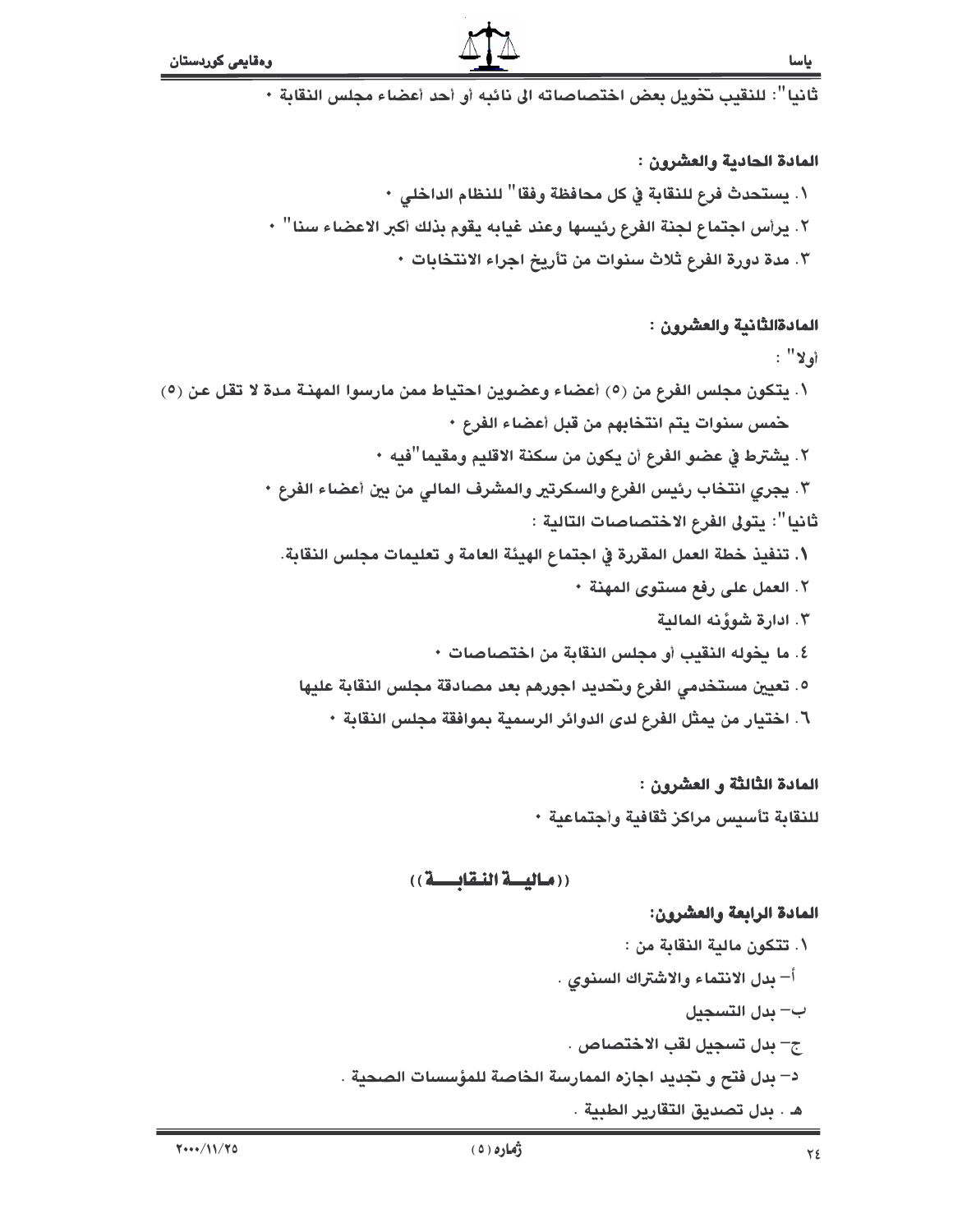و.ارباح مطبوعات النقابة .

ز. الغرامات التي يحكم بها على الاعضاء من قبل لجنة الانضباط في المحافظة .

ح. المنح و الهبات وأي واردات اخرى .

ط. عائدات النوادي والمراكز الثقافية و الاجتماعية للنقابة .

٢. اذا حالت ظروف استثنائية دون المصادقة على الموارنة في الموعد المحدد فيعتبر العمل على اساس الابواب و الفصول السابقة لحين المصادقة على الموارنة الجديدة .

المادة الخامسة والعشرون :

ياسا

اولا" : تكون البدلات التي تتقاضاها النقابة على الوجه الاتي :

١. ( ١٥٠ ) مائة و خمسون دينارا" رسم الانتماء لاطباء الاقليم .

- ٢. ( ١٠٠ ) مائة دينار بدل الاجازة السنوية او نجديدها لاطباء الاقليم .
- ٣. ( ١٠٠ ) مائة دينار بدل الاشتراك السنوي للاعضاء و يدفع في موعد لا يتجاوز شهر كانون الثَّاني من كل سنة و في حالـة تخلـف العـضو عـن الـدفع في الموعـد المحـدد فعليـه دفـع المبلـغ مضاعفا .
- ٤. ( ١٥٠ ) مائـة وحمـســــون دينــارا بـدل الاجـازة الـسنوية للعيـادة الـخاصــة للاختـصـاصـيين و ( ١٥٠ ) مائة و حمسون دينارا بدل تجديدها و (١٠٠٠) ألف دينار بدل اجازة الاطباء العاملين في المنظمات غير الكوردستانية .
	- ٥. ( ١٠ ٠ ) مائة دولار رسم الانتماء للاطباء الكورد خارج العراق .
	- ٦. ( ٥٠ ) حمسون دولارا رسم تجديد انتماء الاطباء الكورد خارج العراق .
- ٧. ( ٥٠٠٠ ) حمسة آلاف دينار بدل اجازة فتح مستشفى اهلى و ( ١٥٠٠ ) الف و حمسمائة دينار بدل التجديد السنوى .
- ٨. ( ٣٠٠٠ ) ثلاثة آلاف دينار بدل اجازة فتح العيادات الجراحية و ( ١٠٠٠ ) الف دينار بدل تجديدها السنوى .
- ٩. ( ١٠٠ ) مائـة دينـار بـدل الاجـازة الـسنوية للعيـادات الخاصـة للممارسـين و ( ٥٠ ) حمـسون دينارا بدل تجديدها السنوي .
	- ١٠. ( ٣٠٠ ) ثلاثمائة دينار بدل تسجيل لقب الاختصاص .
- ١١. ( ٢٥ ) حمسة وعشرون دينـارا بـدل الاجـازة الـسنوية للعيـاداة الـشعبية و ( ٢٥ ) حمسة و عشرون دينارا بدل تجديدها .
- ١٢. ( ١٠ ) عشـــــرة دنانير بدل تـصديق التقريـر الطـبي الـصادر عن العيادات الخاصـة و ( ١٠ ) عشرة دنانير عن المستشفيات الاهلية . ثانيا : تودع النقود و السندات المالية في احد مصارف الاقليم باسم النقابة .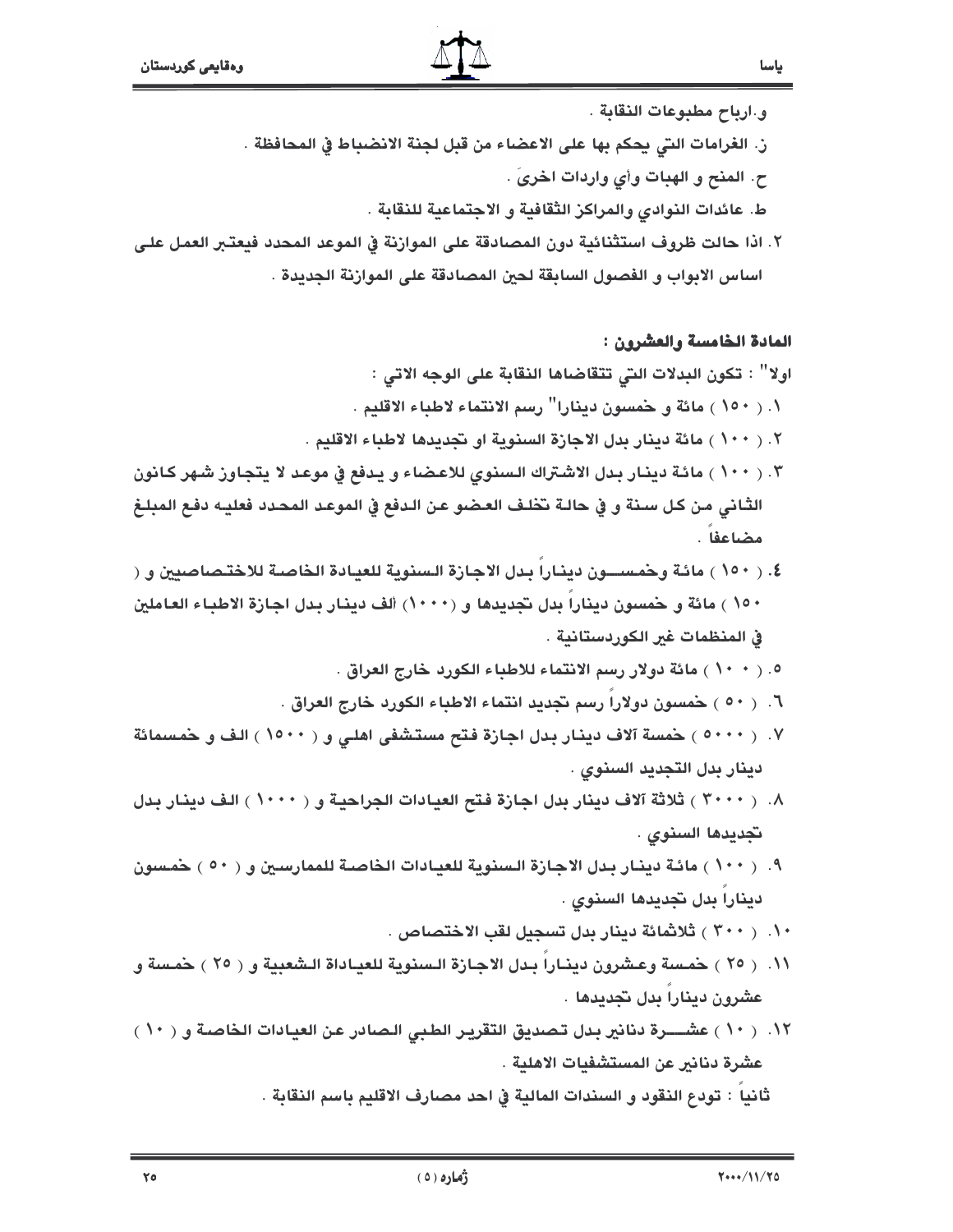

### المادة السادسة والعشرون :

### تعتبر الاعمال التالية ممنوعة :

- ١. مخالفـة القـوانين والانظمـة والتعليمـات والاوامـر وقواعـد الـسلوك المهـنى وخاصـة اجتـذاب المرضى بوسائل الترغيب واستخدام الوسطاء •
	- ٢. الاساءة الى سمعة المهنة وممتهنيها والحط من منـزلتهم العلمية والادبية ٠
		- ٣. انتحال ما يوحى بان الطبيب ذو اختصاص خلافا" للحقيقة ٠
			- ٤. استخدام غير المجازين من ذوى المهن الصحية ٠

# المادة السابعة والعشرون :

كل طبيب يخل بواجباته المهنية او يقوم باحد الاعمال الممنوعة او يتصرف تصرفا" يحط من مكانـة المهنـة او يمتنــع عـن تنفيـذ مقـررات النقابـة حـسب احكـام هـذا القـانون سـيعرض نفـسه للعقوبات الواردة فيه مع عدم الاخلال بما قد يتخذ ضده من اجراءات حسب القوانين الاخرى ٠

# المادة الثَّامنة والعشرون :

تشكل لجنـة الانـضباط في مركـز النقابـة مـن ثلاثـة اعـضاء وعـضوين احتيـاط يترأسـها احـد اعـضاء مجلس النقابة بقرار من المحلس •

# المادة التاسعة والعشرون :

للجنة الانضباط فرض العقوبات التالية :

- ١. التنبيه ويكون بتوجيه كتاب الى المخالف ينبه فيه الى عدم الارتياح من تصرفه.
- ٢. الانذار– ويكون بتوجيه كتاب يعلن فيه الاستياء من تصرفات المخالف ويطلب منه عدم تكرار الفعل وبعكسه ستطبق بحقه عقوبة اشد ٠
- ٣. الغرامة بمبلغ لا يقل عن (٢٥٠) ديناراً ولا يتجاوز (١٠٠٠) دينار وعند عدم الدفع يمنع من الممارسة الخاصة مدة لا تتجاوز ستة اشهر واذا عاد لارتكاب المخالفة خلال سنة واحدة من تاريخ ارتكاب المخالفة فتكون الغرامة مبلغاً لا يقل عن (٥٠٠) دينار ولا يزيد على (٢٠٠٠) دينار وعند عدم الدفع يمنع من المارسة الخاصة مدة لا تتجاوز السنة
	- ٤. المنع من الممارسة الخاصة للمهنة لمدة لا تتجاوز السنة فقط ٠
		- ٥. الغرامة والمنع من الممارسة معا" الوارد في البندين (٣و٤) •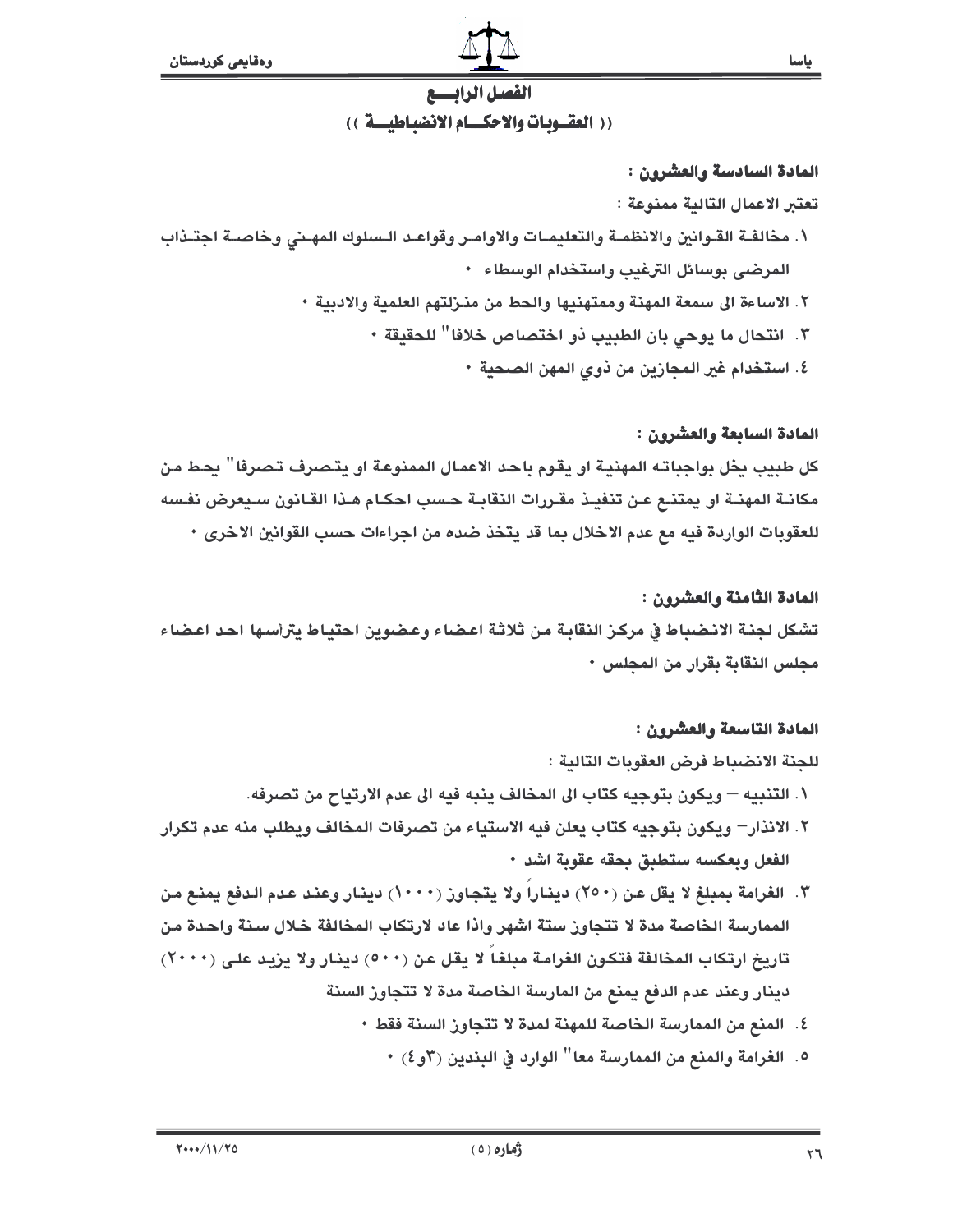### المادة الثلاثون :

اذا وجدت لجنـة الانـضباط ان الفعـل المنـسوب الى الطبيـب يـشكل جريمـة فعليهـا ان تحيـل القـضية الى المحكمـة المختـصـة مـع اوراق القـضية ولا يمنـع الحكـم بـالبراءة بعـد ذلـك مـن انتّخـاذ الاجراءات الانضباطية وفق احكام هذا القانون •

#### المادة الحادية والثلاثون :

- ١. يمنع الطبيب من ممارسة المهنة طوال حبسه او سجنه او حجزه ٠
- ٢. يمنع الطبيب من ممارسة المهنة اذا حكم عليه بجريمة مخلة بالشرف ذات علاقة بالمهنة
- ٣. اذا تكرر الحكم على طبيب نتيجة ادانته عن افعال ذات علاقة بالمهنـة لا يجـوز اعـادة تسـجيله الا بعد موافقة جديدة من مجلس النقابة وفق الانظمة والتعليمات الصادرة بموجبه .

### المادة الثّانية والثّلاثون :

- ١. يبلغ قرار المنع من ممارسة المهنة الى الجهات ذات العلاقة التي تنسبها لجنـة الانـضباط ويعلـن عن ذلك في جميع فروع النقابة.
	- ٢. لا يجوز ان يحل طبيب أخر في عيادة الطبيب الممنوع من ممارسة المهنة .
	- ٣. تعتبر الغرامة المحكوم بها من قبل لجنة الانضباط وفق احكام هذا القانون ايرادا للنقابة ٠

## المادة الثَّالثة والثَّلاثون :

- ١. اذا قدمت شكوى الى مجلس النقابة فيحيلها الى الفرع ذي العلاقة لابداء رأيه مع التوصيات واذا لم يثبت لدى أي منهما صحة الشكوى نحال الى اللجنة الانضباطية ·
	- ٢. يعين رئيس اللجنة تأريخ انعقاد الجلسة ويبلغ الطبيب بذلك ٠
		- ٣. تكون جلسات لجنة الانضباط سرية ٠

### المادة الرابعة والثلاثون :

للنقيب ولأطراف القضية الطعن في قرارات لجنة الانضباط لدى محكمة تمييز اقليم كوردستان خلال ثلاثين يوما اعتبارا'' من تأريخ التبلغ بالقرار ويكون قرارها باتا ٠

### المادة الخامسة والثلاثون :

تتخذ الاجراءات القانونية بحق النقيب ونائبه لدى قيامه مقام النقيب في المخالفات الانضباطية الناشئة عن احكام هذا القانون امام لجنة الانظباط وتكون الاحالة من قبل الهيئة العامة ٠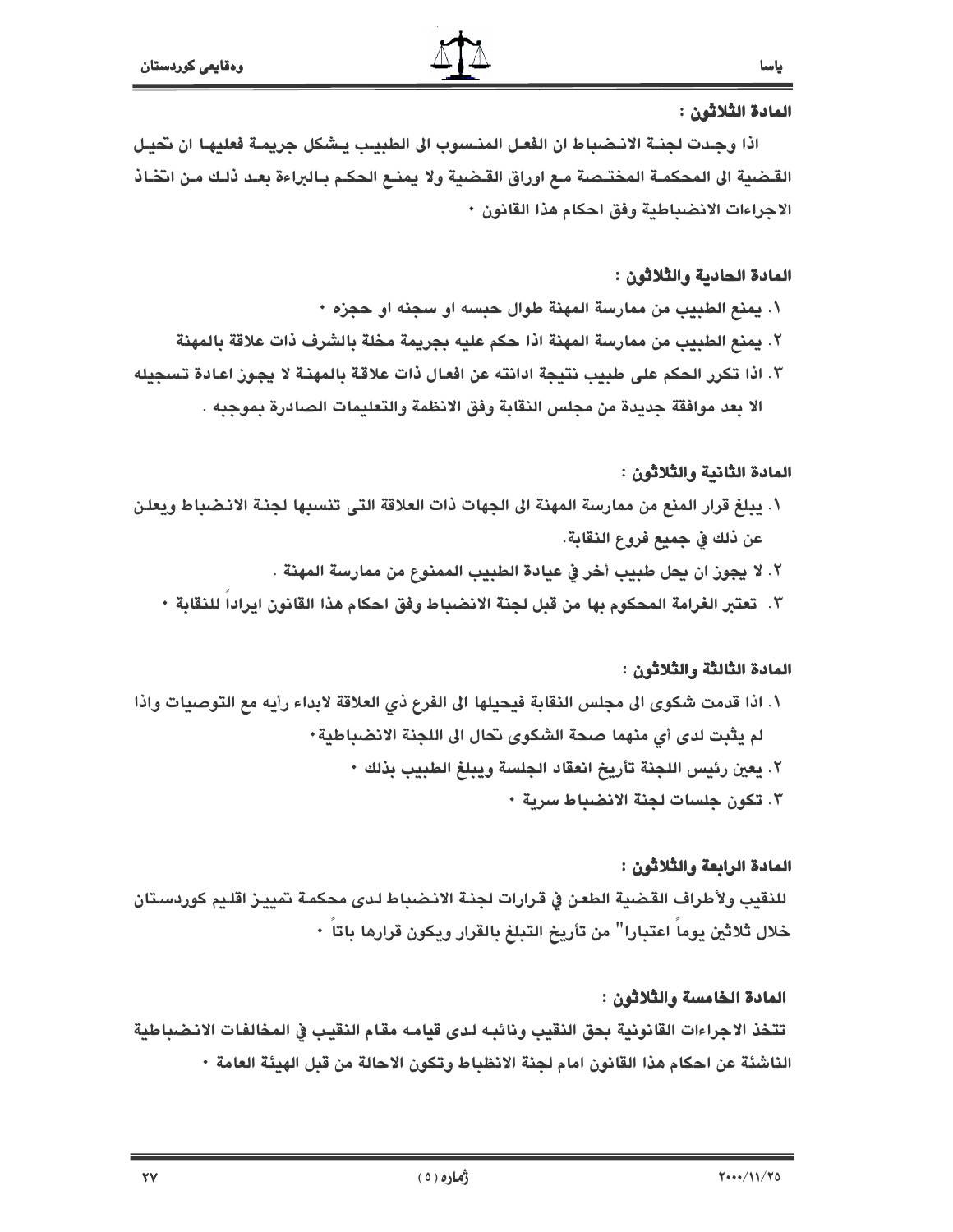#### ((أحكــاء عاء  $(1)$

## المادة السادسة والثلاثون :

- ١. لا يجــــوز حجـــز او بيــــع ممتلكــــات النقابــة الا اذا كان الدين ناشـــــئاً عن شنها .
- ٢. لا يجوز نحرى مقر النقابة او مقر فروعها الا بحضور النقيب او نائبه او رئيس الفرع او من يمثلهم .
- ٣. كل اعتداء على العضو اثناء تأدية واجبه او بسبب ممارسته المهنة يعرض الفاعل الى العقوبة التي يعاقب بها من اعتدى على موظف اثناء تأديته لوجباته .
- ٤. على السلطة التحقيقية اخبار النقابة او فروعها قبل اجراء التحقيق مع العضو في الجرائم غير المشهودة وعلى النقابة انتداب من يمثلها اثناء التحقيق .
- ٥. يعالج العضو في الغرف المأجورة بالدرجة الاولى في المؤسسات الـصحية والحكوميـة ومعاهدها الفنية ويعفى من دفع الاجور وتخصم اتعاب الاطباء والجراحين من قائمة حسابه عند رقوده في المستشفيات الاهلية وعند مراجعته العيادات الخاصة ٠

## المادة السابعة والثلاثون :

- ١. كــل مـن يمـارس مهنــــة الطـــب مـن غـير ســــابق تـســجيل او اجـازة بموجب احكـام هـــذا القانـــــون يعاقـــــب بغرامـة لا تقل عـن (٢٠٠٠) ألفـي دينـار ولا تزيـد عـن (٣٠٠٠) ثلاثـة ألاف دينار ٠
- ٢. كل من انتحل صـفة'' او لقبـاً او علامـة'' تـدل علـى انـه مـرخص لممارسـة مهنـة الطـب يعاقب بالعقوبات المنصوص عليها في القوانين النافذة •

# المادة الثامنة والثلاثون :

يجــــوز لطبيب احلال طبيب أخر في عيادته عند تمتعه بالاجازة بشرط ان يكون البديل حاملا لنفس الدرجة العلمية والاختصاص على ان لا تتجاوز مدة الاجازة ثلاثة اشهر •

### المادة التاسعة والثلاثون :

يستمر المجلس المؤقت لنقابة اطباء اقليم كوردستان العراق المشكل بموجب قرار المجلس الـوطني لكوردسـتان العـراق المـرقم (٣٠) في ٧١/١٩٩٧/١٠( في ادارة شـؤون النقابـة علـي ان تجـري الانتخابات خلال فترة لا تزيد على ستة اشهر من تأريخ صدور هذا القانون •

> المادة الاربعون : لا يعمل بأي نص يتعارض واحكام هذا القانون •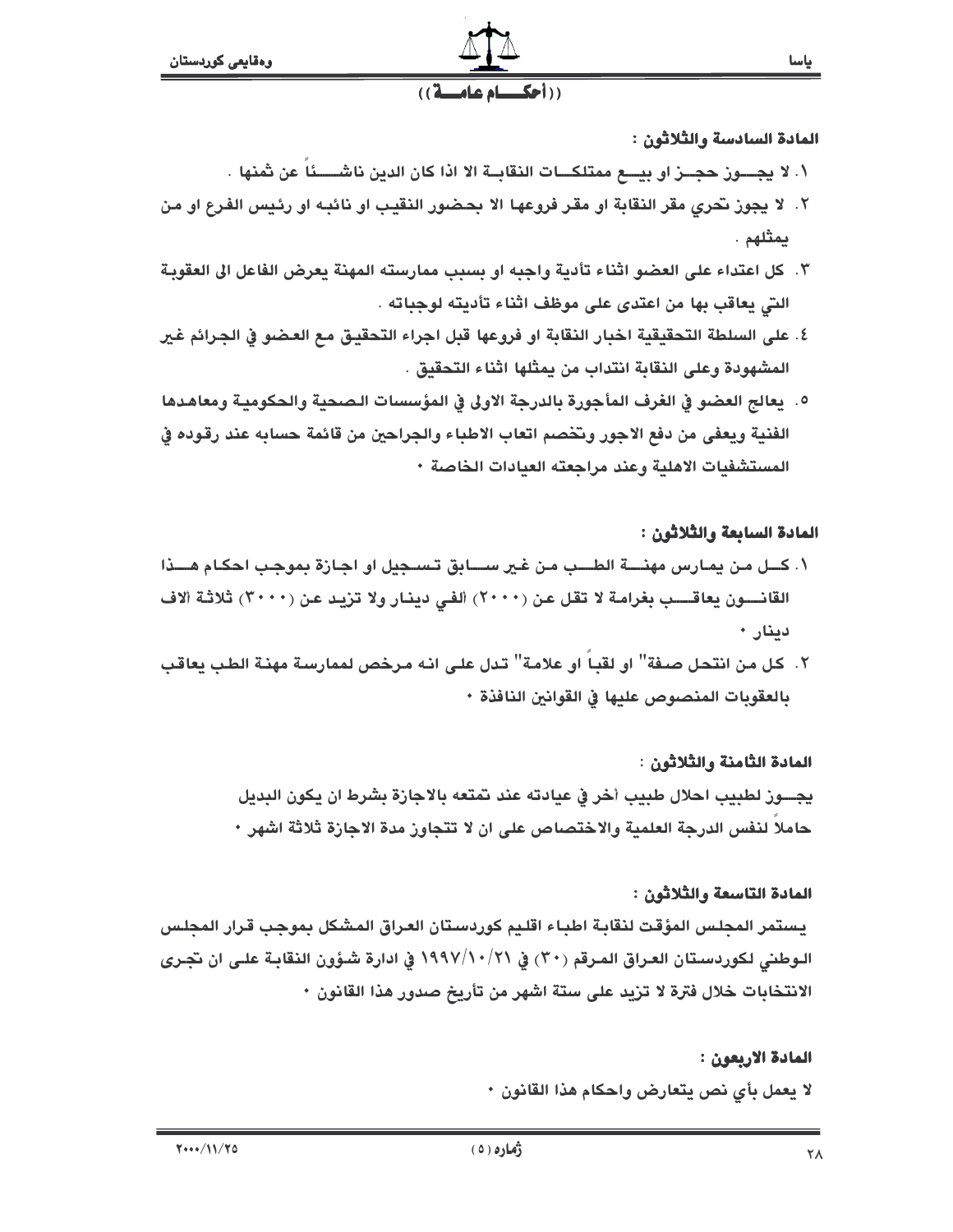المادة الحادية والاربعون :

على الوزراء المختصين تنفيذ احكام هذا القانون •

المادة الثانية والاربعون :

ينفذ هذا القانون من تأريخ نشره في وقائع كوردستان •

د. رؤذ نسوري شاويس رئيس الجلس الوطني لكوردستان العراق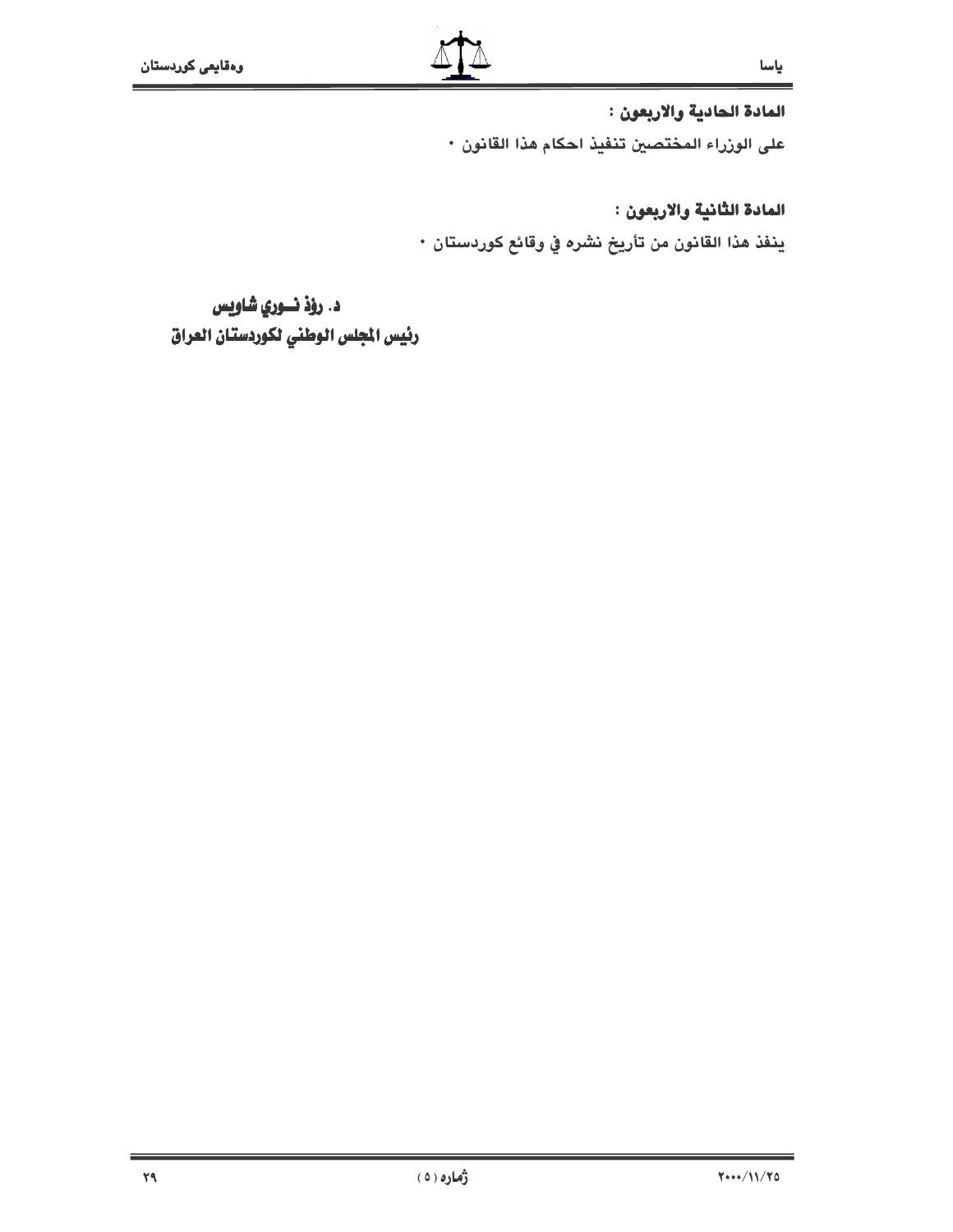

# تسم الله الرحمن الرحيم

بإسم الشعب الجلس الوطني لكوردستان العراق رفم القسرار: ٢٢ تأريخ القرار: ٢٩/١٠/٢٠٠

 $($  ( ( فسواو ))

بِناءا" على ما شرعه المجلس الـوطني لكوردستان العراق بجلستة المرقمة (١٢) و المؤرخــة في ٢٩ / ١٠ / ٢٠٠٠ استنادا الى حكـــم الفقـرة (١) من المـادة ٥٦ من القـانون رقــم (١) لـســنة ١٩٩٢ المعـــدل وللـصلاحية المخولـة لنـا بموجب الفقـرة (٣) مـن المـادة الثانيـة مـن القـانون رقـم (١٠) لسنة ١٩٩٧ قررنا اصدار القانون الاتي :

المسادة الأولى : يحال على التقاعد الثيشمةرطة المصاب بعوق بدني في الحالات التالية : ١. اذا كانــت درجــة عجـــزه ( ٥٠٪ ) فما فـــوق بموجب تقاريـر طبية صـادرة من ٢. حهة ذات اختصاص ٠ ٣. اذا فقد أحد اعضاء الظاهـــرية مهما كانت درجة عجزه ٠

المادة الثانية : كل ييشــمەرگـه بلغت درجــة عجــز ( ١٠٠٪ ) أو فقد أحــد أعضائة الـواردة فـي الفقـرة الثانيـــة من المسادة الاولسي يخصص له راتب تقاعــدي يعـادل الراتب والمخصـصات الـشهرية التـى كـان يتقاضاها أثناء الخدمة ٠

المادة الثالثة : كل ييْشــمەرگە لاتقـل درجــــة عجــــزه عـن (٥٠ ٪) ولا تبلـغ (١٠٠٪) يخـصص لـه راتـب تقاعـدى يعادل الراتب الذي كان يتقاضاه اثناء الخدمة . المادة الرابعة : يحـــال الييشــمهرگه المـصـــاب بعـوق بـدنى يقل درجـة عجـزه عـن ( ٥٠ ٪ ) للعمـل ضـمن وحـدات ثابتة في صفوف الييشمهرگه وحسب الرغبة .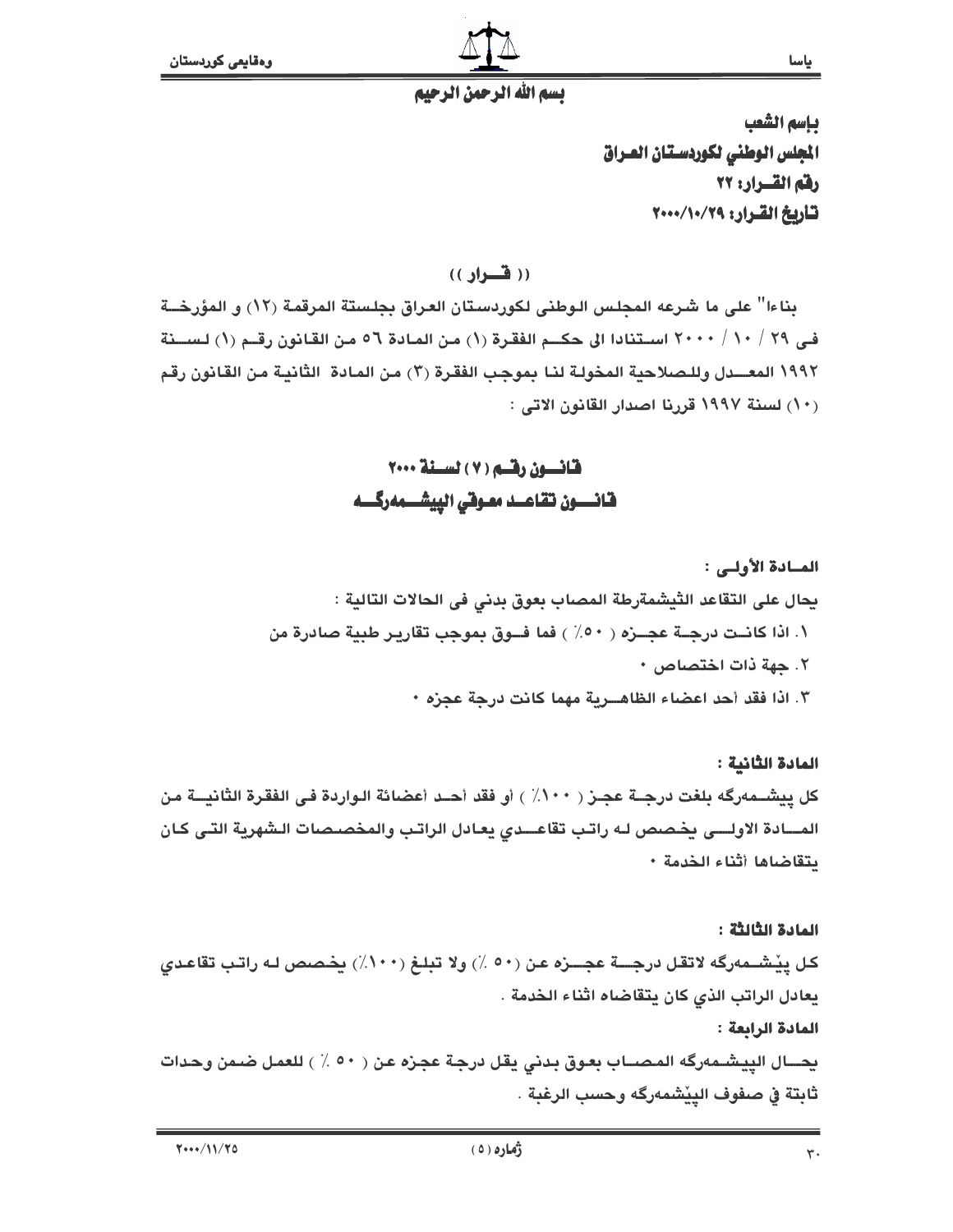#### المادة الخامسة :

لايعمل بأي نص يتعارض وأحكام هذا القانون .

### المادة السادسة :

على الوزراء المختصين تنفيذ احكام هذا القانون .

## المادة السابعة :

ينفذ هذا القانون اعتباراً من تاريخ نشره في الجريدة الرسمية .

د. رؤژ نسوري شاويس رئيس المجلس الوطني لكوردستان العراق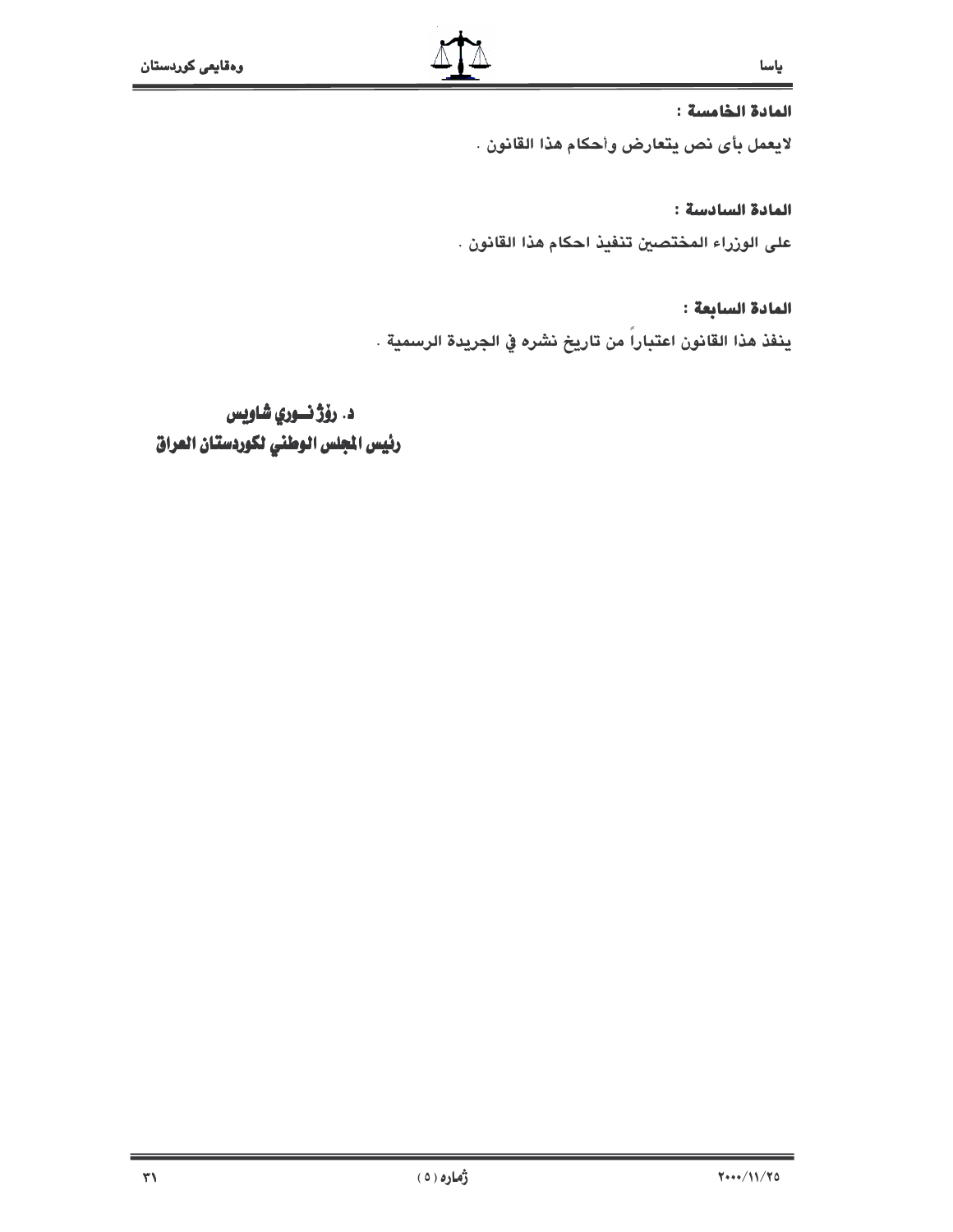بإسم الشعب المجلس الوطنى لكوردستان العراق رقم القسرار: ٢٣ تاريخ القرار: ٧٠٠/١٠/٣٠

 $($ ( ( هنواد ))

بناءا" على ما شرعه المجلس الوطني لكوردستان العراق بجلسته المرقمة ( ١٣ ) و المؤرخــــة فــي ٣٠ / ١٠ / ٢٠٠٠ اســـتنادا" الى حــكــم الفقـــرة ( ١ ) مــــن المـــادة (( ٥٦ )) من القانـــون رقم ( ١ ) لسيسنة ١٩٩٢ المعسدل و للبصلاحية المخولة لنيا بموجب الفقرة ( ٣ ) من المبادة الثَّانية من القانون رقم ( ١٠ ) لسنة ١٩٩٧ قررنا اصدار القانون الاتي :

# قانسون رقم ( ٨ ) لسنة ٢٠٠٠ فانسونمعهسد اعداد الائمة و الخطباء لوزارة الاوفاف و الشسؤون الاسـلامية لافليم كوردستان العسراق

## المادة الأولى :

يمنسع خريسج معــهد اعـــداد الائمـــة و الخطبــاء التــابع لـــوزارة الاوقــاف و الــشـؤون الاســـلامية لاقليم كوردســـتان — العـــراق شـــهادة دبلوم في العلوم الاسلامية و يعين بوظيفــــة امـام وخطيب أو معلم فـــى المدارس الاســلامية التابعــة لـوزارة الاوقـاف و الـشؤون الاسـلامية و يحـدد راتيه وفق قانون الخدمة النافذ .

# المادة الثانيـة :

بحدد بنظام كيفية انشاء المعهد وسير الدراسة فيه .

# المادة الثالثــة :

على مجلس الوزراء تنفيذ هذا القانون .

# المادة الرابعـة :

ينفـــذ هـــذا القانــون اعتبارا من تأريخ نشره في وقائع كوردسـتان و تسرى احكامـه علـى المعاهـد القائمة حاليا في الاقليم .

# د. رۆژنسورى شاويس رئيس الجلس الوطني لكوردستان العراق